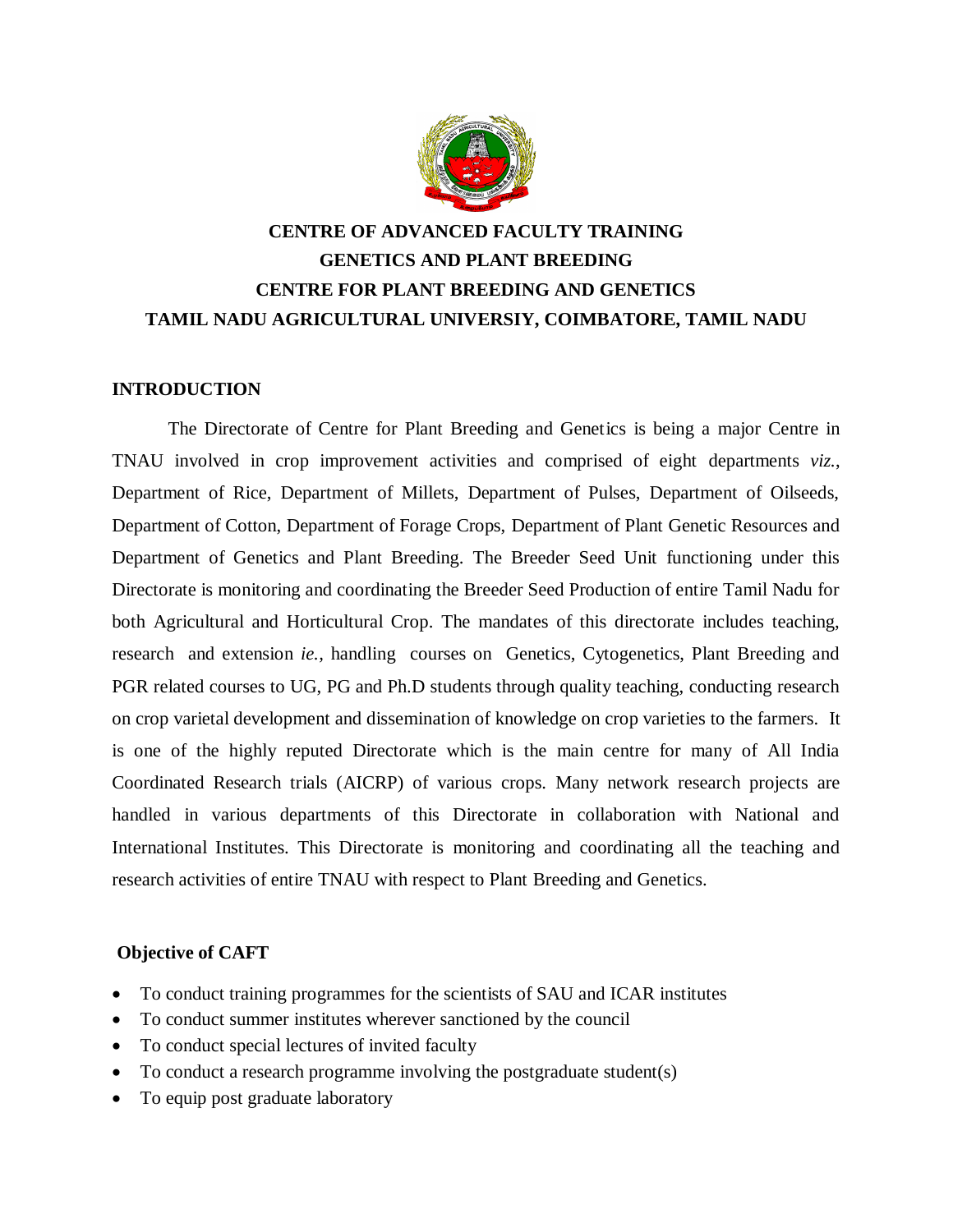# **Faculty: Name & Designation (as on 20.01.2020)**

### **Dr. S. Geetha**

# **Director, DCPBG and Course Director for CAFT**

## **Professor and Heads**

| S. No.                | <b>Name of Head and Department</b>        |
|-----------------------|-------------------------------------------|
| 1.                    | Dr. K. Ganesamurthy,                      |
|                       | Department of Rice                        |
| 2.                    | Dr. R. Ravikesavan                        |
|                       | Department of Millets                     |
| 3.                    | Dr. P. Jayamani                           |
|                       | Department of Pulses                      |
| $\mathcal{A}_{\cdot}$ | Dr. PL. Vishwanathan                      |
|                       | Department of Oilseeds                    |
| 5.                    | Dr. S. Rajeswari                          |
|                       | Department of Cotton                      |
| 6.                    | Dr. C. Babu                               |
|                       | Department of Forage Crops                |
| 7.                    | Dr. S. Manonmani                          |
|                       | Department of Plant Genetic Resources     |
| 8.                    | Dr. N. Meenakshi Ganesan                  |
|                       | Department of Genetics and Plant Breeding |

| <b>Professors</b>           |                           |  |  |
|-----------------------------|---------------------------|--|--|
| Dr. B. Selvi                | Dr. L. Mahalingam         |  |  |
| Sorghum Breeding            | <b>Cotton Breeding</b>    |  |  |
| Dr. T. Kalaimagal           | Dr.R. Saraswathi          |  |  |
| <b>PG</b> Education         | <b>Rice Breeding</b>      |  |  |
| Dr. K. N. Ganesan           | Dr. S. Ganesh Ram         |  |  |
| <b>Breeder Seed Unit</b>    | Education                 |  |  |
| <b>Associate Professors</b> |                           |  |  |
| Dr. R. Pushpam              | Dr. K. Iyanar             |  |  |
| <b>Rice Breeding</b>        | Pearl Millet breeding     |  |  |
| Dr. D. Kumaresan            | Dr. R. Kalaiyarasi        |  |  |
| <b>Rice Breeding</b>        | Education                 |  |  |
| <b>Assistant Professors</b> |                           |  |  |
| Dr. K. Amudha               | Dr. D. Kavithamani        |  |  |
| Rice Breeding               | Sorghum Breeding          |  |  |
| Dr. N. Kumari Vinodhana     | Dr. A. Muthuswamy         |  |  |
| Maize Breeding              | <b>Blackgram Breeding</b> |  |  |
| Dr. P. Anantharaj           | Dr. A. Thangahemavathi    |  |  |
| Chickpea Breeding           | Pigeonpea Breeding        |  |  |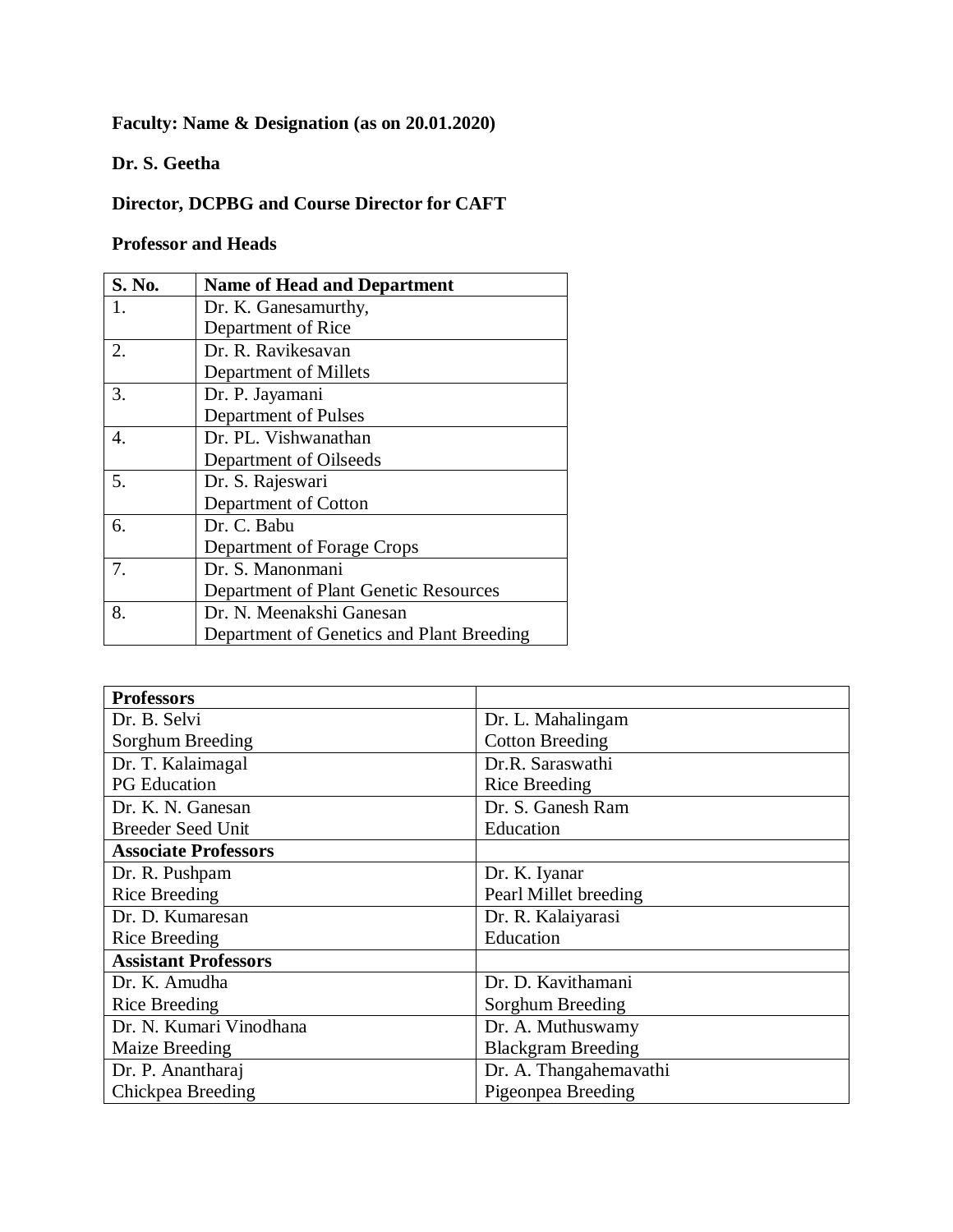| Dr. N. Premalatha      | Dr. R. Sasikala                |
|------------------------|--------------------------------|
| <b>Cotton Breeding</b> | <b>Sunflower Breeding</b>      |
| Dr. T. Ezhilarasi      | Dr. V. Thiruvengadam           |
| <b>Forage Breeding</b> | <b>Plant Genetic Resources</b> |
| Dr. S. Geethanjali     | Dr. S. Utharasu                |
| Education              | Education                      |

#### **Human Resource Development**

Particulars of Short Courses / Training program for HRD conducted during 2017 to 2020 period

| S. No.              | Name of the           | Period     | No. of Participants |          |       |
|---------------------|-----------------------|------------|---------------------|----------|-------|
|                     | Program               |            | Internal            | External | Total |
| <b>CAS</b> Training |                       |            |                     |          |       |
| 1.                  | Recent advance and    | 2017-18    | $\overline{4}$      | 13       | 17    |
|                     | accomplishments in    |            |                     |          |       |
|                     | heterosis breeding of |            |                     |          |       |
|                     | crops                 |            |                     |          |       |
| 2.                  | Applications          | of 2018-19 | $\overline{4}$      | 14       | 18    |
|                     | molecular markers     |            |                     |          |       |
|                     | in crop breeding      |            |                     |          |       |
| 3.                  | Innovative breeding   | 2019-20    |                     | 22       | 23    |
|                     | approaches for stress |            |                     |          |       |
|                     | tolerance in crop     |            |                     |          |       |
|                     | plants for climate    |            |                     |          |       |
|                     | change                |            |                     |          |       |

#### **Infrastructure development (equipments etc.):**

- A separate Centre of Excellence in Molecular Breeding has been established for advanced research in plant Breeding and crop improvement in molecular aspects to develop climate resilient crop varieties.
- A separate laboratory for Marker Aided Selection has been established for applying molecular marker techniques in plant breeding genetics. Recently an addition of Ploidy analyser has been installed at the MAS laboratory for accurate measurement of ploidy level in crop plants.
- A tissue culture laboratory has been established for conducting research on anther and embryo culture in various crops and also for screening of abiotic stress tolerance.
- Existing Cytogenetics Laboratory has been strengthened by adding a fluorescent microscope with image camera and facilities for microtomy.
- Recently the genetics glass house has been renovated and upgraded to facilitate the screening of transgenic plants and rice to Brown planthopper.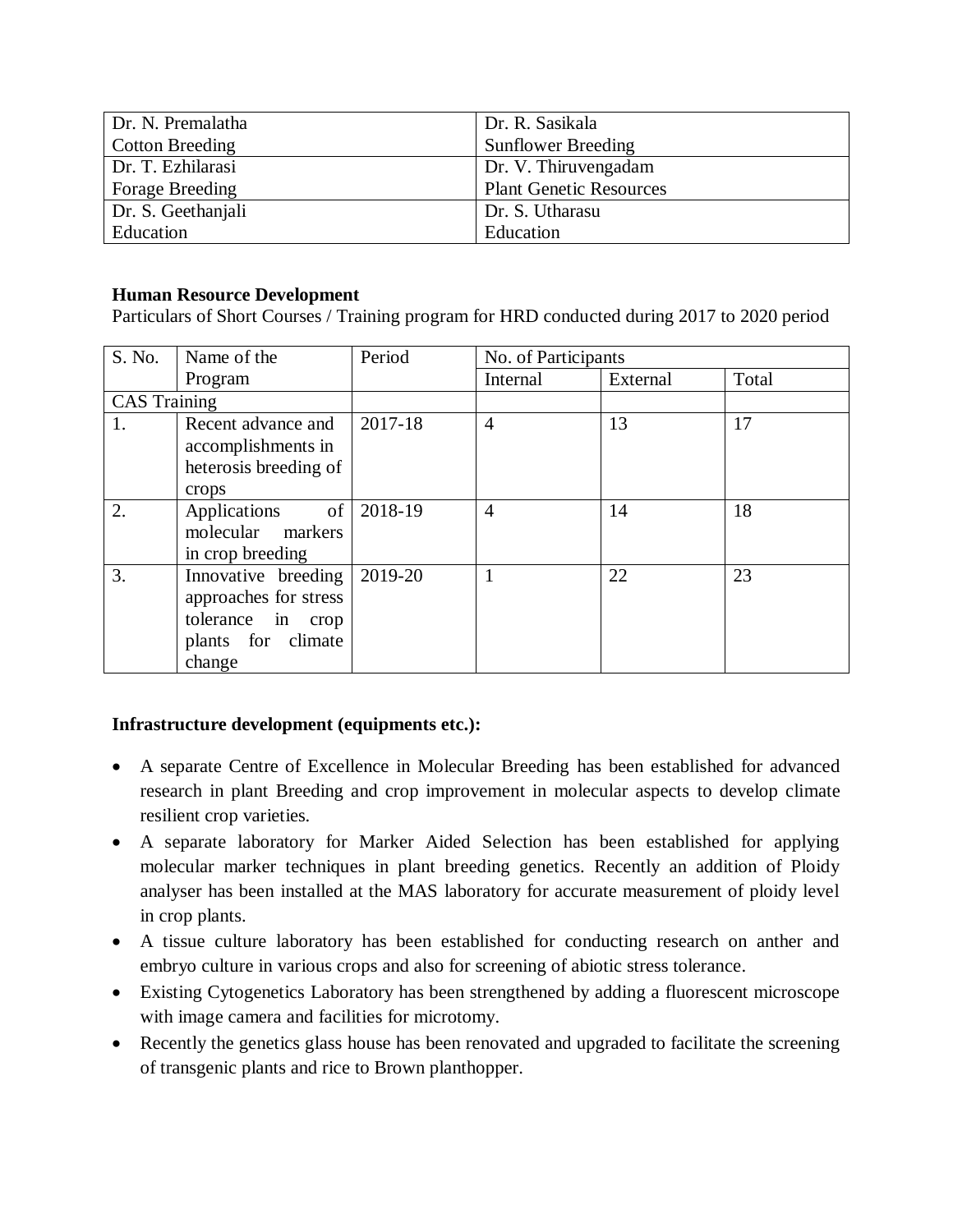- The seminar hall has been renovated and provided with public address system, TV, VCR and other audio-visual aids. New furniture have provided to the seminar hall.
- A new LCD projector with projection screen has been added to the PG and Ph.D., class rooms and the credit goes to the CAFT in Genetics and Plant Breeding.
- A separate computer room has been established with necessary facilities for the data analysis by the post graduate students. All the old computers have been upgraded with latest configurations.
- The library of Centre for Plant Breeding and Genetics has been improved to a very great extent and the credit goes to the CAFT in Genetics and Plant Breeding.
- All the recent books in the fields of genetics, cytogenetics, tissue culture, Molecular biology and plant breeding were purchased.
- The library in the centre remains as an immediate reference source for the teachers and students. Every year new books have been added to the library of the centre as well the central library of the university.

### **Awards/Recognitions**

- **Department of Forage crops** awarded with '**Best AICRP centre in India'** by IACR during 2017 for its significant contribution in the development of world class Cumbu Napier hybrids and forage resources
- **Dr.S.Robin,** Professor, was awarded the Conferred fellow of NAAS for the year 2017.
- **Department of Forage Crops** awarded with '**Best Seed production centre**' in TNAU during 2018 of the 48<sup>th</sup> TNAU foundation day for the production and distribution of forage seeds/vegetative propagules in a massive way.
- **Department of Millets** awarded with '**Best AICRP centre award for Sorghum'** by IACR during 2019 for its significant contribution in the Sorghum Breeding.
- **Dr. P. Jayamani,** Professor, awarded **Best Poster award** in National symposium on Pulses for nutritional security and Agricultural sustainability, IIPR, Kanpur, 2-4 December 2017.
- **Dr. D. Kavithamani,** Assistant Professor, awarded Best seed production scientist award for the year 2016 on 02.07.2018 by the Tamil Nadu Agricultural University, Coimbatore.
- **Dr. P. Jayamani,** Professor and Head, Department of Pulses was awarded **Best seed Producton Scientist award 2019** by the Tamil Nadu Agricultural University, Coimbatore.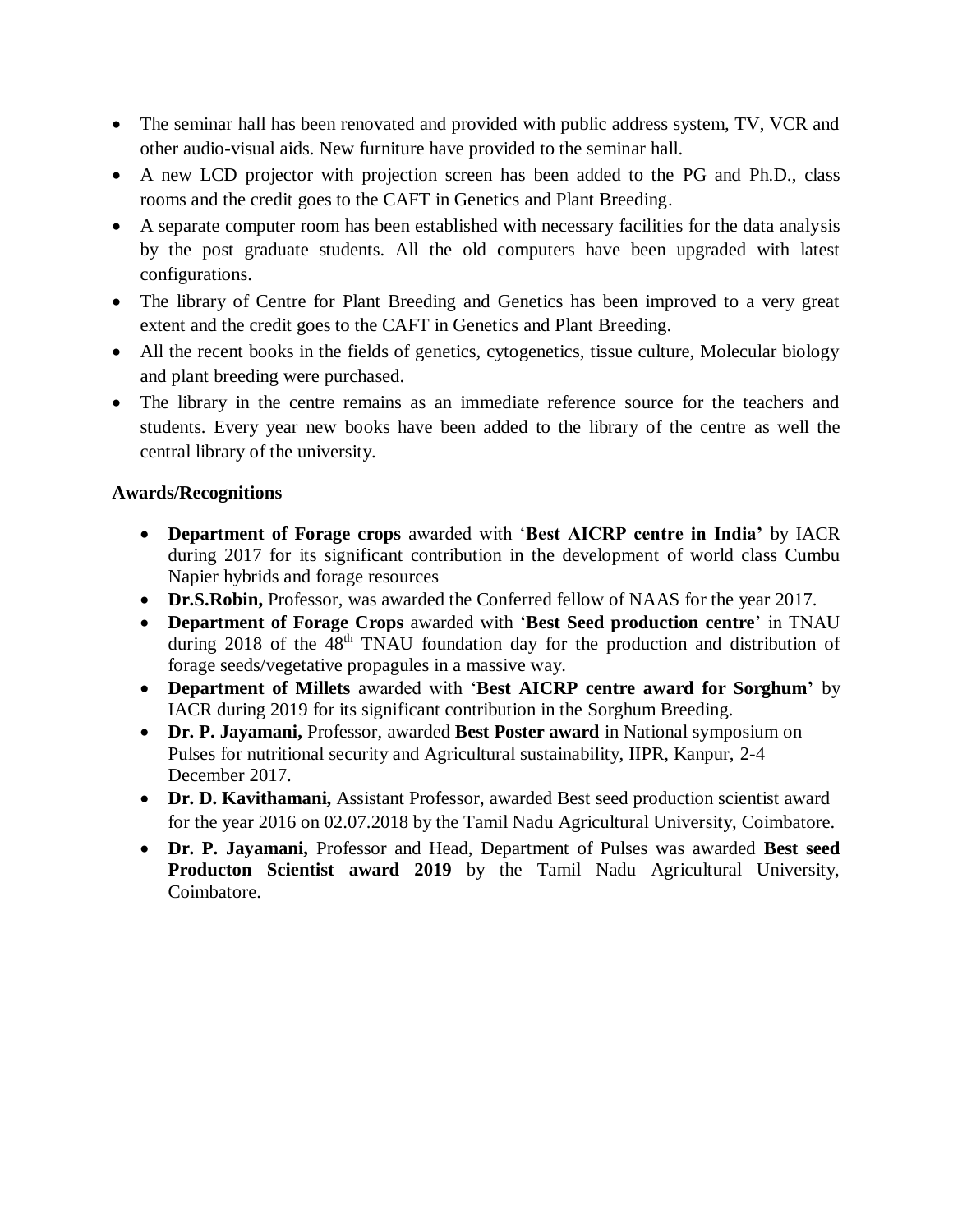#### **Publication**

**Total number of books /book chapters published by existing permanent faculty in the last two years (2018 & 19)**

#### **Books**

- **Geetha, S.,** T.Vetrivel, P.Ramakrishnan, P.Sudha, and S.Alagendran. 2018. Abstracts of Oral, Poster and review papers of International Symposium on Innovations and Advancements in Agriculture and Plant Sciences (IAAPS 2018) held on 23.05.2018 at DSAC, Perambalur, Tamil Nadu**.** P.243. ISBN:978-81-936779-2-6.
- **Geetha, S** and P.Ramakrishnan. 2018. Advancements in Agriculture Research. P. 284. ISBN: 978-81-937-53-77-4.
- **Babu, C., K. Iyanar,** S.D. Sivakumar and K.Ganesamurthy. 2018. Forage Crops and Dairying. ISBN: 978-93-83799-91-6
- **Geetha, S. 2019.** A text book on basics of genetics and cytogenetics. P.227. ISBN: 978-93-5359- 023-9.
- **Geetha, S. 2019.** Introduction to Agricultural Botany. P.364. ISBN: 978-81-937537-4-3.

#### **Book Chapters**

- **Ravikesavan, R, N.Kumari Vinodhana**, J.Lydia and A.Senthil. 2018. "Drought stress in maize (*Zea mays* L.) – an Overview". Book on Abiotic Stress Management for Sustainable Agriculture, P No. 169-183. ISBN No.978-93-87314-77-1
- **Mahalingam, L.,** K.Senguttuvan, **N.Premalatha** and **M.Kumar**. 2018. Book of Abstracts of International Congress on Cotton and other Fibre Crops. Pp.240-247. ISBN 9788193678213.
- **Babu, C.,** and G. Vijayakumar. 2018. Performance Analysis on TNAU Released Forage Crop Varieties. pp. 9-25. ISBN: 978-93-83799-91-6.
- **Babu, C., K. Iyanar** and G. Vijayakumar. 2018. Cumbu Napier Hybrid Grass CO (BN) 5 A Stupendous Success, pp. 26-31. ISBN: 978-93-83799-91-6.
- **Iyanar, K.** and **C. Babu.** 2018. Tree Fodder Production and Non-Conventional Feeds pp. 38-61. ISBN: 978-93-83799-91-6.
- **Babu, C., K. Iyanar** and N. Pavithra. 2018. Seed Production Methods in Major Forage Crops, pp. 62-72. ISBN: 978-93-83799-91-6.
- Sivakumar, S.D., **C. Babu,** and N. Pavithra. 2018. Hydroponic System of Fodder Production pp. 109 -115. ISBN: 978-93-83799-91-6.
- Sivakumar, S.D., **C. Babu** and P. Thenmozhi. 2018. Silvi Pasture System A Way to Solve the Fodder Crisis in Tamil Nadu, pp. 124-130. ISBN: 978-93-83799-91-6.
- **Babu, C.,** R.Sudhagar, S. D. Sivakumar and N. Pavithra. 2018. Evolution of Bajra Napier Hybrids in India. ISBN: 978-93-84922-77-1.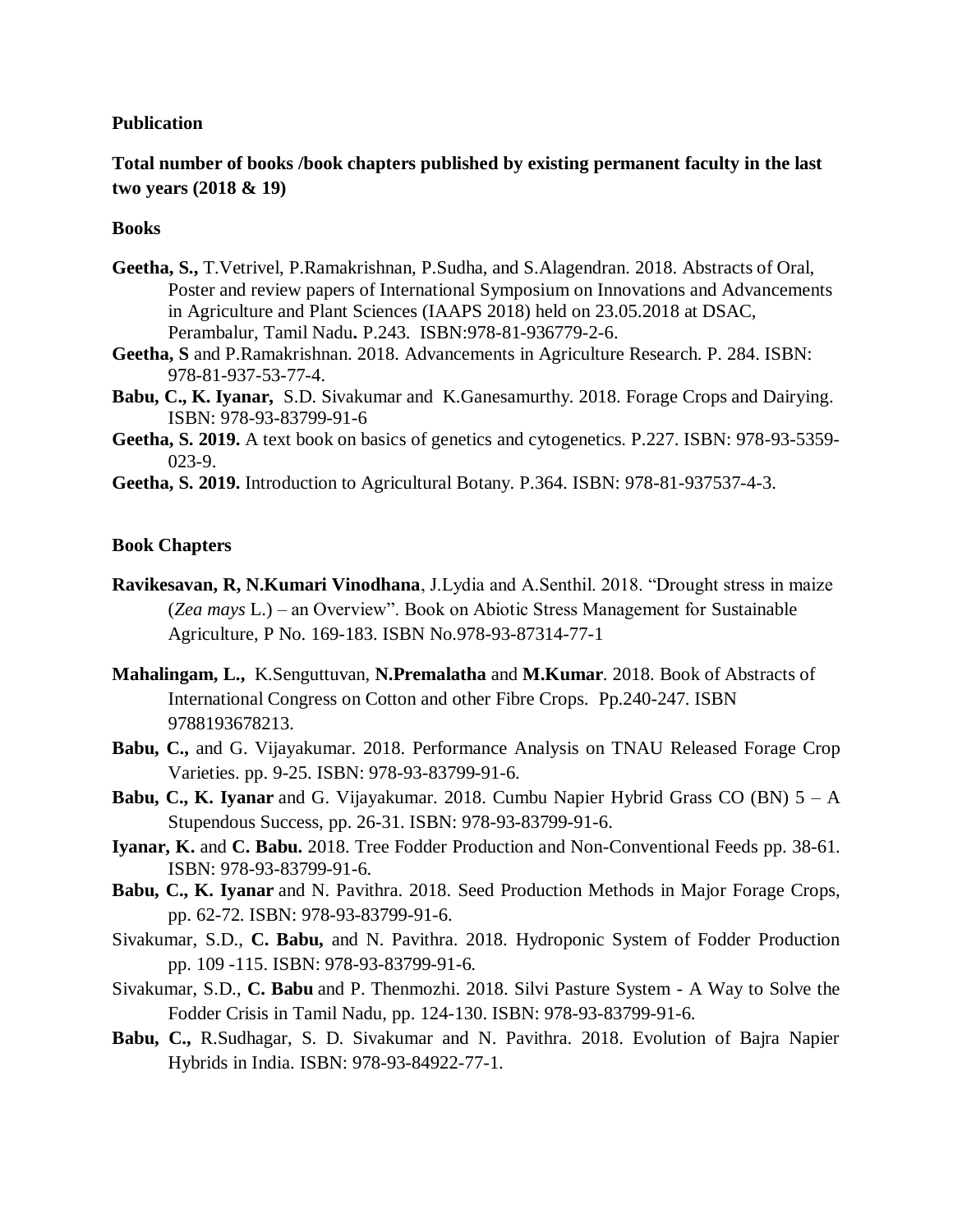- Sivakumar, S.D., **C. Babu,** R. Sudhagar, and P. Thenmozhi. 2018. Drip Fertigation in Bajra Napier Hybrid Grass CO (BN) 5. ISBN: 978-93-84922-77-1.
- **Babu, C,** S.D. Sivakumar and N. Pavithra. 2018. Sustainable Fodder Production Under Integrated Watershed Management Programme for Up-liftment of Rural Livelihood in Tamil Nadu. Training manual on "Advances in Integrated Watershed Management for Rural Livelihood" organized by ICAR-IISWC, Ooty, Tamil Nadu.
- **Babu, C.,** R. Sudhagar, N. Pavithra and P. Thenmozhi. 2018. Forage Crops: Perspectives of seeds and vegetative propagules production techniques. ICAR-Winter School on "New Vistas in Seed Production, Processing, Seed Enhancement and Marketing". Seed Centre, TNAU, Coimbatore, pp. 179-184. ISBN: 978-81-937590-3-5.
- **Babu, C.,** Sivakumar, S,D, and Pavithra, N. 2018. Livestock and Fodder Scenario in Tamil Nadu. Indian Fodder Scenario: Redefining State Wise Status (eds. A. K. Roy, R. K. Agarwal, N. R. Bhardwaj). ICAR - AICRP on Forage Crops and Utilization, Jhansi, India, pp-156-169. ISBN: 978-93-5382-839-4.

#### **List of Research Publications in SCI Journals coming from the Department during the last five years**

- Aiyswaraya S., **R. Saraswathi,** S. Ramchander, R. Vinoth, D. Uma, D. Sudhakar and S. Robin, 2017.An insight into total soluble proteins across rice (*Oryzasativa*L.) germplasm accessions. *Int. J. Curr. Microbiol. App. Sci* 6(12): 2254-2269.
- Dhivyapriya, D.,S. Ramchander, A. Kalamani, M.Raveendran, **P.Jeyaprakash** and S.Robin. 2017. Evaluation of Saltol QTL introgression in Rice: A Study on Co Existence of salinity tolerance and Phytoremediation Effect. Int.J.Curr. Microbiol. App. Sci.6(12): 303-309.
- Manu, D.G, S.S. Pramoda, A. Ramanathan, S.Ramchander, **S.Manonmani,** P.Jeyaprakash and S.Robin. 2017. Isolate characterization and pathogenesis of *Ustilagnideavirens* causing false smut disease inrice (*Oryzasativa L*.) Intl.Curr.Microbiol.App.Sci. 6 (7).
- Manu, D.G, S.S. Pramoda, A. Ramanathan, S.Ramchander, **S.Manonmani,** P.Jeyaprakash and S.Robin. 2017. Phylogenetic and secondary structure analysis of rice false smut (*Ustilagnideavirens*) fungal isolates using internal transcribed spacer ITS1,5.8S and ITS2. Accepted for publication in Pharmacognosy (Ref. Phyto -6-3-79).
- Sai Rekha, K., M. Kumar, **R. Saraswathi,** S. Mannonmani and M. Raveendran, 2017.Study on critical stages and critical sterility point of thermo-sensitive genic male sterile lines of rice for Two Line hybrid production. *Int.J.Curr.Microbiol.App.Sci* (2017) 6(5): 2128-2135.
- **Pushpam, R.,** Vishnu Varthini Nachimuthu, S. Ashwathi, V. Amudhavalli, Haobijamjames Wat, S. Induram and S. Manonmani. 2017. Screening of Rice Genotypes for Drought Tolerance using Wax Petrolatum Layer Method. Int.J.Curr. Microbiol. App. Sci., 6 (12): 2397-2406.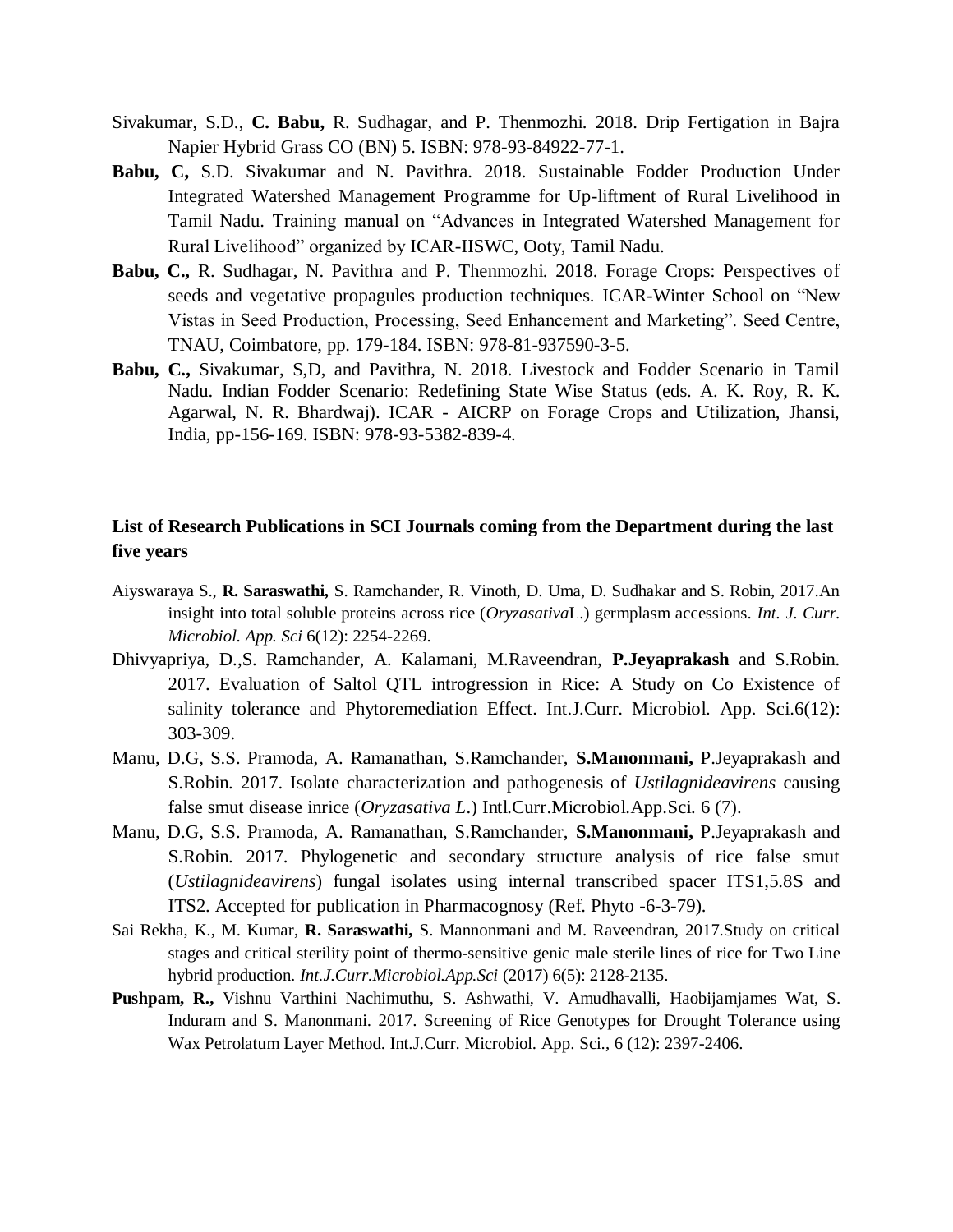- Poornima Jency, **Ravikesavan R,** Sumathi P and Raveendran M, 2017. Effect of chemical mutagen on germination percentage and seedling parameters in Kodomillet variety CO 3. IJCS 2017; 5(2): 166-169.
- Poornima Jency, **R. Ravikesavan** P. Sumathi and M. Raveendran , 2017. Determination of lethal dose and effect of physical mutagen on germination percentage and seedling parameters in kodomillet variety CO 3. Electronic Journal of Plant Breeding, 7(4): 1122-1126.
- Suhasini, B., **R. Ravikesavan,** A.Yuvaraja, 2017. Genetic variability and correlation among yield and yield contributing traits in sweet corn. Madras Agric. J. 103: 293-296.
- **Yuvaraja, A.,** K. Rajarajan, K. N. Ganesan, R. Ravikesavan and A.Thangahemavathy. 2017. Principal component, clustering pattern and association Analysis of sweet corn **(**ZEA SACCHARATA L.) inbred lines. Forage Research., **43** (1) : pp. 17-21.
- Manivannan., A, C.R.Anandakumar, **A. Yuvaraja** and N. Sritharan.2017. Genetic variability and interrelationship among biochemical traits of Indian clusterbean (Cyamopsis tetragonoloba (L.) Taub.) germplasm. Electronic Journal of Plant Breeding, 8(3): 842-848.
- K.Rajarajan, K.Ganesamurthy, **A. Yuvaraja** and B.Selvi. 2017. Stay-green and other physiological traits as efficient selection criteria for grain yield under drought stress condition in sorghum (Sorghum bicolor L. Moench). Electronic Journal of Plant Breeding, 8(2): 497.
- Rajarajan.K, K.Ganesamurthy, M.Myilsamy, **A.Yuvaraja,** B.Selvi. 2017. Genetic Diversity of Sorghum Genotypes for Dought Tolerance Based on Morpho Physiological Traits. Madras Agric. Journal. 103(10-12).304-308.
- Jiji, J., **P. Sumathi** and Senthil, N. 2017. Identification of High Beta Carotene Lines in F5 Generation of Pearl Millet [*Pennisetum glaucum* (L.) R. Br.]. Int.J.Curr.Microbiol.App.Sci.6(5):pp:1-9.
- **Sumathi**, **P.,** Mahalingam Govindaraj, Ponnaiah Govintharaj. 2017. Identifying Promising Pearl Millet Hybrids Using AMMI and Clustering Models. Int.J.Curr.Microbiol.App.Sci. 6(2): 1348-1359.
- **Sumathi, P**., P. Veerabadhiran, R. Ravikesavan, G. Karthikeyan, N. Meyyazhagan, R. Poonguzhali, C.R. Anandakumar, **K. Ganesamurthy** and S. Revathi. 2017. high yielding downy mildew disease resistant pearl millet composite CO 10. Electronic Journal of Plant Breeding, 8(1): 111-116.
- Santosh Kumar, **Babu, C**., Revathi S. and Sumathi, P. 2017. Estimation of genetic variability, heritability and association of green fodder yield with contributing traits in fodder pearl millet [*Pennisetum glaucum*(L.)]. IJABR, 7(1): 119-126.
- Sowmiya, P., **P. Sumathi** and S. Revathi. 2016. Estimates of genetic parameters and quantification of β carotene in Pearl Millet (*Pennisetum glaucum*L.) segregating population. Electronic Journal of Plant Breeding, 7(3): 640-648.
- Naveen, R., **P. Sumathi,** and N. Manivannan. 2016. Trait association among beta carotene content and yield attributes in recombinant inbred lines of Pearl millet [*Pennisetum glaucum* (L.) R. Br.]. Agric. Sci. Digest,36(3): 202-206.
- Ashok, A., **P. Sumathi,** P. Veerabadhiran, J. Poornimajency and S. Revathi. 2016. Development of heteroitic hybrids for quality, yield and its architectural traits in pearl millet [*Pennisetum glaucum* (L.) R. BR.]. Range Mgmt. & Agroforestry. 37(2): 181-184.
- **Pushpam, R.,** R. Ravikesavan and T.S. Raveendran.2017. In ovuloembryo culture in interspecific crosses of Gossypium. Electronic Journal of Plant Breeding, 8(4): 1284- 1287.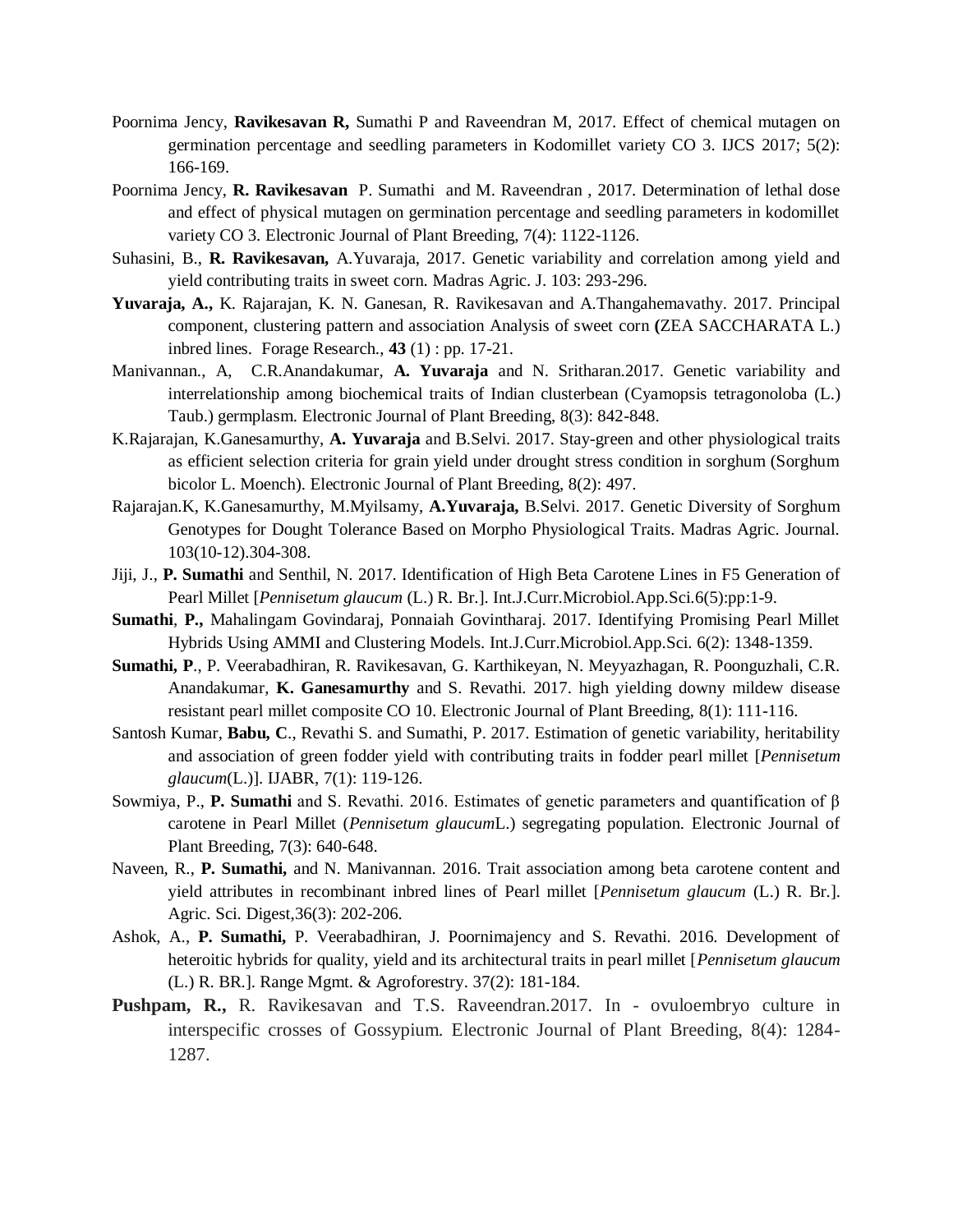- Ramchander, L, N, Shunmugavalli, **A. Muthuswamy** and S Rajesh.2017. Induced mutagenic frequency and spectrum of chlorophyll mutants in black gram, Vigna mungo (L) Hepper. International Journal of Farm Science., 7(1): 19-22
- Arumugampillai, M, K, N. Shunmugavalli, B.Selvi, **A.Muthuswamy,** G.Anand, R.Pushpam, D.Shoba, S.Saravanan, Asish K Binodh and R. Kannan. 2017. Blackgram KKM 1 (KKB 05011), a rice fallow variety suited for Thamirabarani tracks of Tamil Nadu. Electronic Journal of Plant Breeding., 8(3):900-906.
- **Thanga Hemavathy.A,** J.R.Kannan Bapu and C.Priyadharshini.2017. Molecular characterization of Pigeonpea (*Cajanaus cajan* (L.) germplasm by microsatellite markers. Electronic journal of plant breeding,8(2): 688-694
- **Thanga Hemavathy,A,** J.R.Kannan Bapu and C.Priyadharshini. 2017. Principal component analysis in Pigeonpea. Electronic journal of plant breeding, 8(4): 1133-1139.
- Rajendran, L., C.Gopalakrishnan, T. Selvakumar, **N. Manivannan** and PL. Viswanathan. 2017. Effect of TNAU-Pf1 seed biopriming and foliar spray of newer fungicides on the incidence of leaf blight of sunflower. Journal of Biological Control, 31(2):114-118. (NASS: 5.34).
- **Chandirakala, R.,** Abirami, S., Ameena Premnath and N. Manivannan. 2017. Variability studies in F3 Populations of Sun flower. Electronic Journal of Plant Breeding, 8(4): 1236-1239 (NASS: 4.97).
- Ramadoss Bharathi Raja, Somanath Agasimani, Sarita Jaiswal, **Venkatesan Thiruvengadam**, Robin Sabariappan, Ravindra N. Chibbar and Sundaram Ganesh Ram. 2017. EcoTILLING by sequencing reveals polymorphisms in genes encoding starch synthases that are associated with low glycemic response in rice. BMC Plant Biology 17(13).
- Pandiyan, M., **S. Geetha,** R. P. Gnanamalar, D. Packiaraj, A. Mahalingam, D. Sassikumar, D. Dinakaran, R. P. Soundararajan, C. Vijayaraghavan P. Rajarathinam and V.K. Satya. 2018. A new high yielding MYMV disease resistant blackgram variety VBN 8. Electronic Journal of Plant Breeding, 9 (4), 1272-1279.
- Senthil Kumar, K and **S.Geetha. 2019.** Combining ability studies in rice under sodicity condition for yield related traits and physiological parameters. Green Farming. 10(4), 424-429.
- Shoba, D., Roshni Vijayan, S. Robin, N. Manivannan, K.Iyanar, P. Arunachalam, N. Nadarajan, M. Arumugam Pillai and **S. Geetha.** 2018. Assessment of genetic diversity in aromatic rice (Oryza sativa L.) germplasm using PCA and cluster analysis. Electronic Journal of Plant Breeding, 10(3):1095-1104.
- Athira, S. S.Vinodhini Bakya, G.Subashini, R. Muthuvijayaraghavan, **S.Rajeswari,**  S,Manonmani, M.Raveendran, P.Jeyaprakash and S. Robin. 2018. Exploitation of induced variations for enhancing the biomass production in rice (*Oryza sativa* L.). Electron. J. of Plant Breed., 9(4): 1512-1520.
- Devasena. N., R.P. Soundararajan, S.J. Reuolin, **P. Jeyaprakash** and S.Robin. 2018. Evaluation of Rice Genotypes for resistance to Yellow Stem borer, *Scirpophaga incertulas* (Walker) through Artificial Screening methods. Journal of Entomology and Zoology Studies. 6(1): 874-878.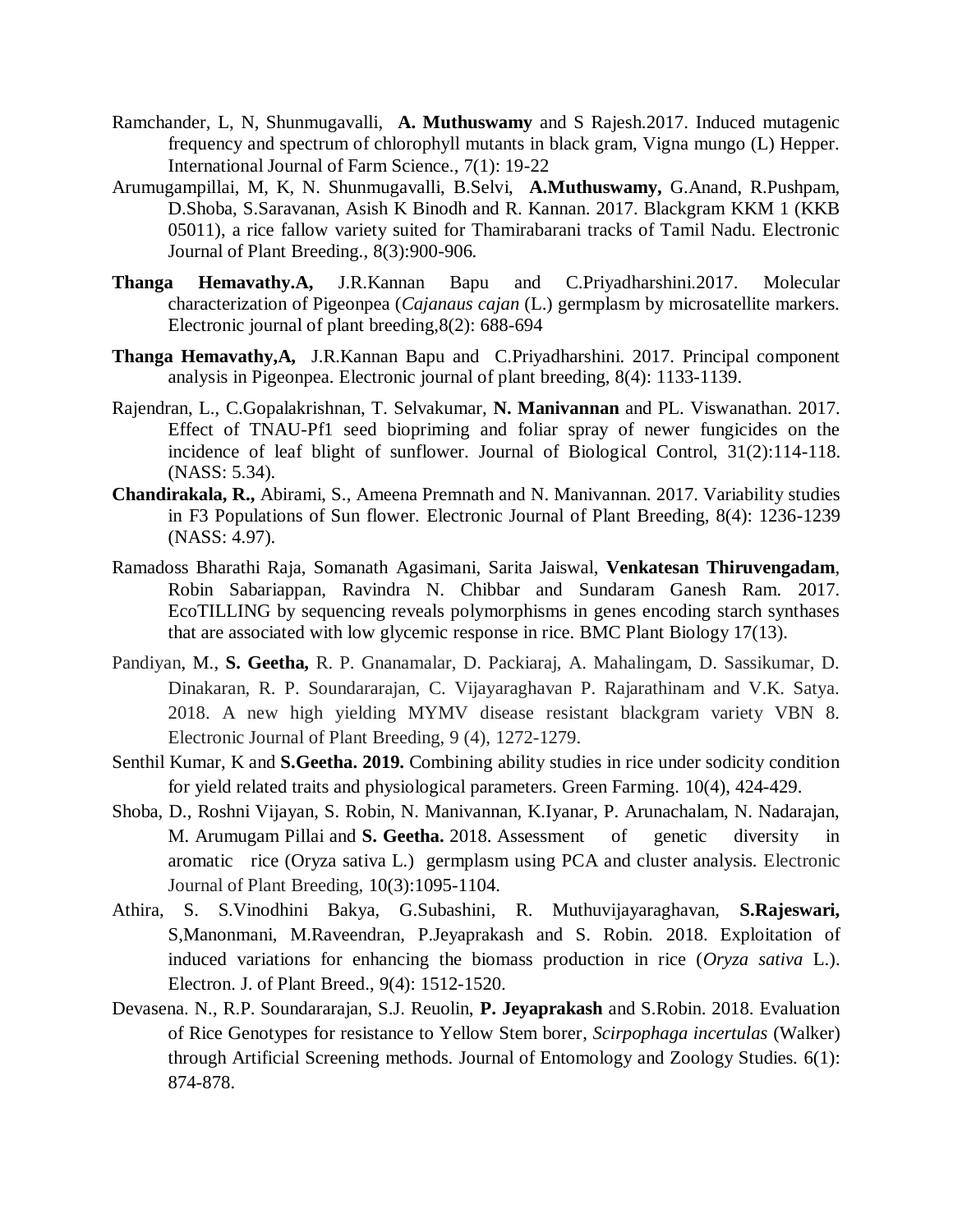- Bharanideepan. A., N.M. Praveen, R.Manasa, **P.Jeyaprakash,** M.Muthamilan and A. Ramanathan. 20`8. Phytopathometry of rice leaf blast for the evaluation of slow blasting resistance genotypes. J. Mycol Pl. Pathol. 48 (2): 155-166.
- Rithesh, B.N., S. Ramchander, S. Rajeswari, D. Uma, S. Robin and **P. Jeyaprakash. 2018.**  Characterization of physic - chemical properties of starch among traditional and commercial varieties of rice (*Oryza sativa* L.) using rapid visco analyzer. Int.J.Curr.Microbiol.App.Sci (2018) 7(10): 1490-1503.
- Sai Rekha, K., S. Arumugachamy, R. Suresh, **R. Saraswathi** and M. Kumar. 2018. GGE biplot analysis for thermosensitive genic male sterile lines of rice (*Oryza sativa* L) in multienvironment trials. Int. J. Curr. Microbiol. App.Sci (2018) 7(1): 186 -195.
- **Geetha, S.,** A.Vasuki., P. Jagadeesh Selvam, **R. Saraswathi,** S.L. Krishnamurthy, Palanichamy, Manikandan, M.Dhasarathan, G.Thamodharan and M.Baskar. 2018. Development of Sodicity tolerant rice varieties through marker assisted backcross breeding. Electronic Journal of Plant Breeding, 8(4) 1013 – 1021.
- Nezam Ali, E., S.Rajeswari, **R.Saraswathi** and P.Jeyaprakash. 2018. Genetic variability and character association for earliness, yield and its contributing traits in  $F_2$  population of Rice (*Oryza sativa* L.). Electron. J. of Plant Breed., 9 (3 ) : 1163 – 1169.
- Mohana Sundaram, K., S.Rajeswari, **R. Saraswathi,** P. Jeyaprakash. 2019. Heterosis and combining ability analysis for yield related traits in rice hybrids involving landraces. Electron. J. of Plant Breed., 10 (1), 92-100.
- Jeevanapriya, P., **R. Saraswathi,** V.Thiruvengadam and K.Krishna Surendar. 2019. Assessment of genetic diversity in new restorer lines of hybrid rice. Int. J. Curr. Microbiol. App.Sci (2019) 8(7): 530-536.
- Sangeetha, R., **R.Saraswathi,** K.Amudha and G. Senthil Kumar. 2019. Genetic divergence studies in subspecies of *Oryza sativa* L. Int. J. Curr. Microbiol. App. Sci (2019) 8(7): 834-845.
- **Pushpam, R.,** S. Manonmani, N. Vishnu Varthini and S. Robin. 2018. Studies on yield, root characters related to drought tolerance and their association in upland rice genotypes. Electronic Journal of Plant Breeding, 9 (3): 856-862.
- Kanimozhi, P.,**R.Pushpam,** Asish K. Binodh, R. Kannan and M. Arumugam Pillai. 2018. Evaluation of TGMS lines for good floral and out crossing related traits in rice. Electronic Journal of Plant Breeding, 9(4): 1497-1502.
- Manjubala M., R. Vasanthi, Patil Santosh Ganapati and **R. Pushpam.** 2018. Comparative study on different nonparametric stability measures in soybean. Electronic Journal of Plant Breeding, 9 (2) : 551-557.
- **Pushpam, R.,** S. Manonmani, V. Ulaganathan, M. Umadevi and S. Robin. 2019. Identification of maintainers and restorers using WA source CMS lines for hybrid rice breeding. Oryza, 56 (1): 75-78.
- **Pushpam, R** and R. Ravikesavan. 2019. Morphological and biochemical basis of resistance to jassid (*Amrasca devastans*) in cotton *Gossypium hirsutum* L. J. Cotton Res. Dev. 33 (1) 116-122.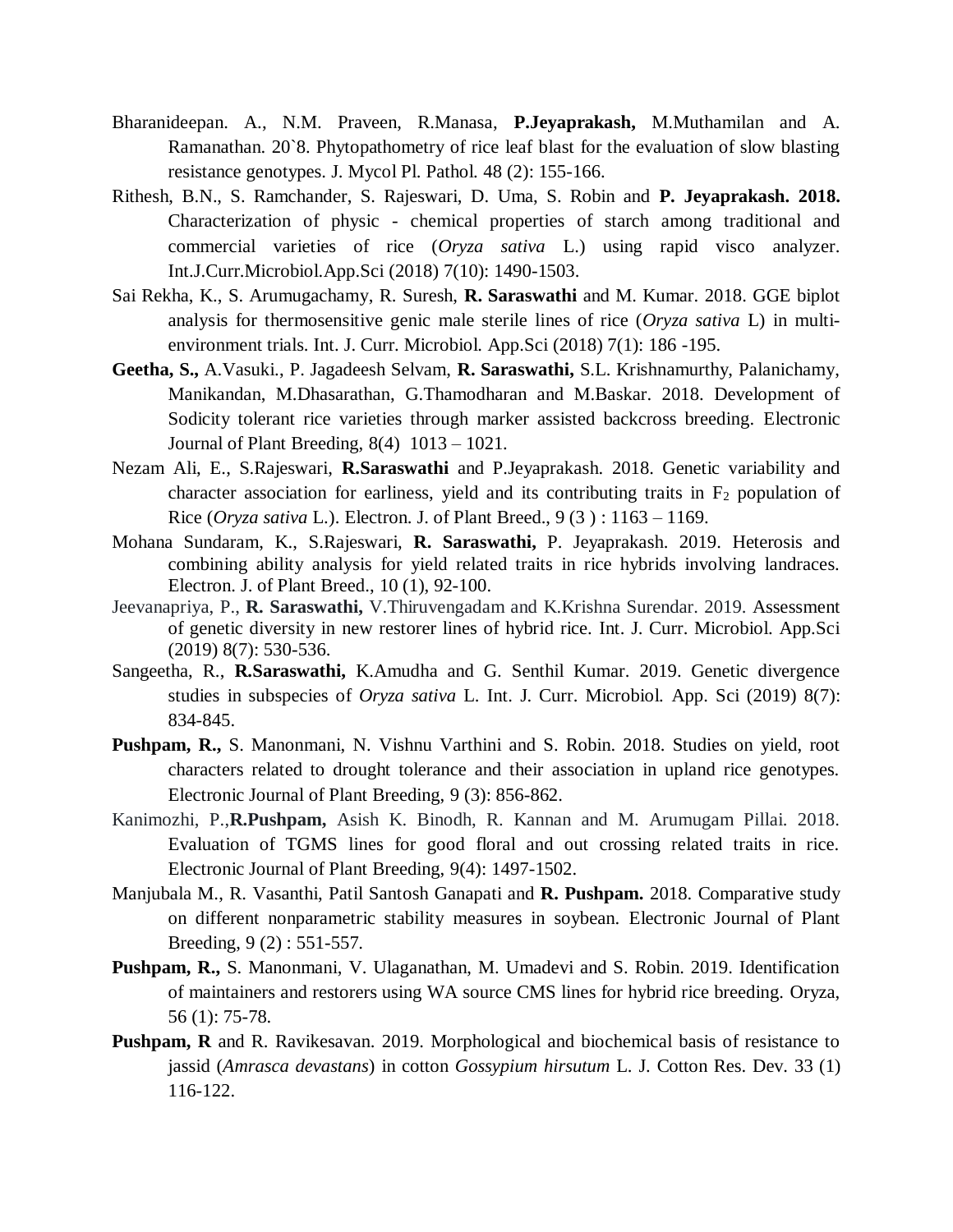- Vishnu Brindha Devi.G., S.Arumugachamy and **K.Amudha**. 2018. Determination of genetic divergence based on biometrical traits in rice *(Oryza Sativa L.).* Electronic Journal of Plant Breeding, 9(4): 1557-1562.
- Vanitha.J., **K.Amudha,** R.Mahendran, J.Srinivasan, R.Usha Kumari and S.Robin. 2018. Molecular diversity analysis for zinc deficiency tolerance under aerobic rice. Indian J. Plant Genet. Resour. 31(1) 37-43.
- Manasa.R.,P.Latha, **K.Amudha,** A.Bharanideepan, M.Praveen, A.Ramanathan.2018. Standardization of *invitro* cultural conditions and role of nitrogenous fertilizer dose on rice false smut *(Ustilaginoidea virens*). Journal of Mycology and Plant Pathology,Volume 48.No.4 463-473.
- Rahul Roy, R and **D.Kumaresan.** 2018. Studies on genetic diversity in rice TGMS lines. Electronic Journal of Plant Breeding, 9 (3) :1253 – 1257.
- Tamilzharasi, M., **D. Kumaresan,** J. Souframanien and P. Jayamani. 2019. Study of chlorophyll deficit types through induced mutagenesis in blackgram (*Vigna mungo* L. Hepper). Electronic Journal of Plant Breeding, 10 (4): 1471-1476.
- Rahul Roy, R and **D.Kumaresan**. 2019. Genetic variability and association studies for yield and floral traits in Temperature Sensitive Genetic Male Sterility (TGMS) lines of rice (*Oryza sativa* L.). Electronic J. Plant Breeding, 10(3): 1200-1209.
- **Kumaresan, D.** and S. Manonmani. 2019. Assessment of Genetic Variability for Qualitative and Quantitative Traits in Local Rice Cultivars of Gudalur Valley of the Nilgiris. *Ind. J. Pure App. Biosci., 7(5) :237-245*
- Rahul Roy, R and **D.Kumaresan**. 2019. Characterization of Temperature Sensitive Genic Male sterile (TGMS) Lines for Morphological and Floral Traits in rice *(Oryza sativa L.).* Ind. J. Pure App. Biosci., 7(5):222-228.
- Chandhana, A.S., A. John Joel, **R.Ravikesavan** and D.Uma. 2018. Genetic variability and correlation studies of yield and phytic acid in F2 populations of maize (*Zea mays* L.). Electronic Journal of Plant Breeding, 9 (4 ) : 1469 – 1475.
- Subbulaxmi,K., **R.Ravikesavan,** C.Babu and **K.Iyanar. 2018.** Study of genetic variability in pearl millet [*Pennisetum glaucum* (L.) R. Br.] hybrids for grain yield and quality parameters. Agric. Sci. Digest., 38(4) 2018: 289-292.
- Nadhitha, G., K.N.Ganesan and **R.Ravikesavan. 2018.** Heterosis and combining ability studies in single cross hybrids synthesized with diverse inbred lines of maize (*Zea mays* L.). Electronic Journal of Plant Breeding, 9 (4 ) : 1503 – 1511.
- Niji,M.S., **R.Ravikesavan,** K.N. Ganesan and T. Chitdeshwari. 2018. Genetic variability, heritability and character association studies in sweet corn (*Zea mays* L. saccharata). Electronic Journal of Plant Breeding, 9 (3): 1038 – 1044.
- Subbulakshmi K, **R Ravikesavan,** C Babu and **K Iyanar. 2018.** Study on heterosis for grain yield components and nutritional traits in pearl millet (*Pennisetum glaucum* (L.) R. Br.). Journal of Pharmacognosy and Phytochemistry,7(6): 1520-1525.
- Swathi L, C Babu, **K Iyanar,** AJ Prabakaran and NA Saravanan. 2018. Assessing the chromosomal stability during cell division in the interspecific hybrids of pearl millet  $\times$ Napier grass hybrid CO (BN) 5. Journal of Pharmacognosy and Phytochemistry 2018; 7(5): 962-964.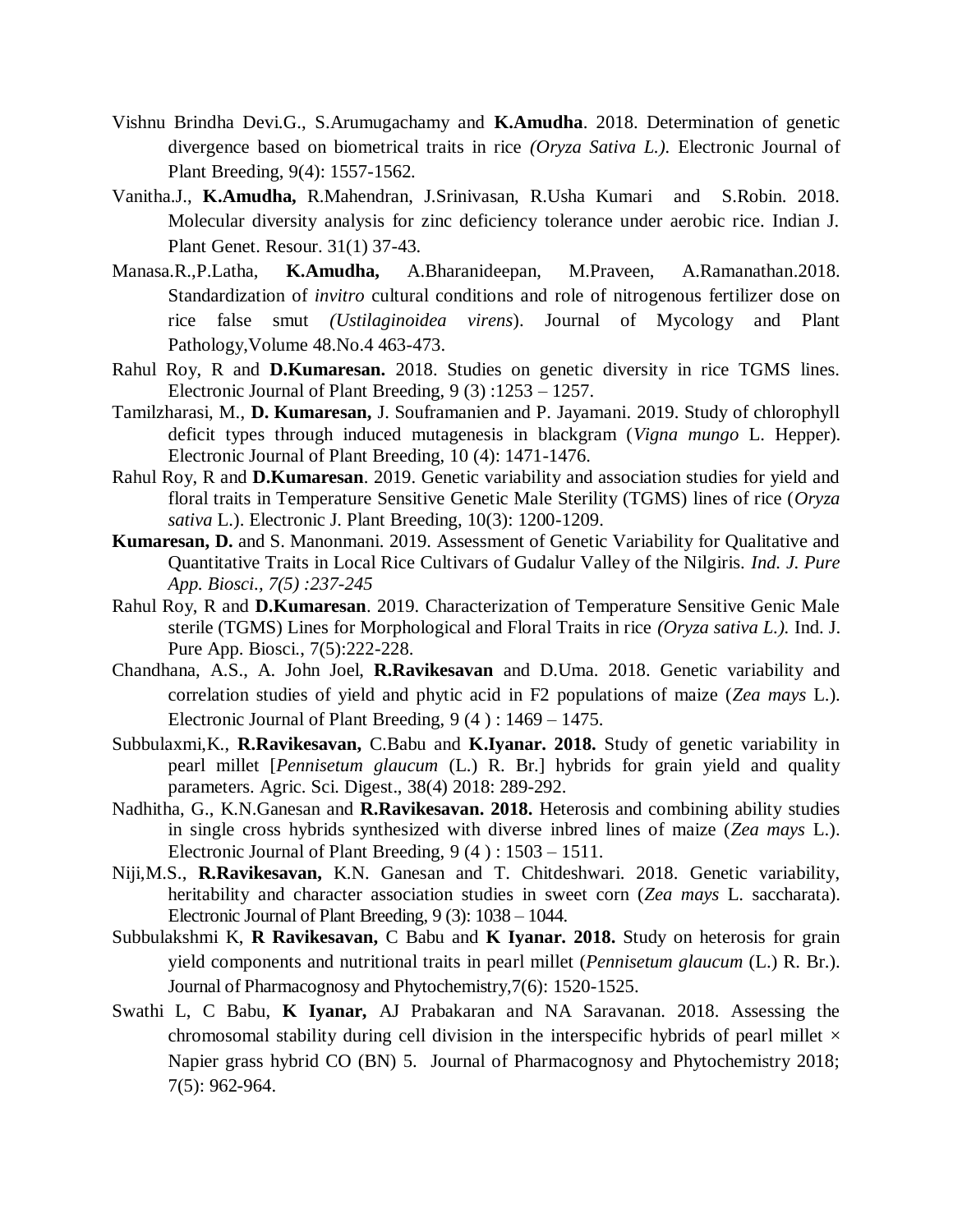- Pushpa , R., D. Sassikumar, **K. Iyanar,** R. Suresh and V. Ravi. 2018. Tapping out the iron and Zinc micronutrient variation in rice germplasm. Multilogic Science, Vol. VII, special issue ICAAASTSD. 369- 376.
- Sandesh, G. M., A. Karthikeyan, **D. Kavithamani,** K. Thangaraj, K.N. Ganesan, R. Ravikesavan and N. Senthil. 2018. Heterosis and combining ability studies for yield and its component traits in Maize (*Zea mays* L.). Electronic Journal of Plant Breeding, 9(3): 1012-1023.
- Swathi. L., C Babu, **K Iyanar**, US Kumar, AJ Prabakaran. 2018. Doubling of chromosomes of pearl millet napier hybrids and preliminary screening based on stomatal characteristics. Electronic Journal of Plant Breeding 10 (1), 47-57.
- Shanthi. P, **K Iyanar,** D Sassikumar, R Suresh, R Manimaran, R Pushpa. V Ravi, K Subrahmaniyan, S Sureshand K Rajappan. 2019. ADT 6-A high yielding blackgram variety suitable for rice fallow condition of cauvery Delta Zone. Electronic Journal of Plant Breeding 10 (3), 1250-1254.
- Rasitha,R., **K. Iyanar**, R. Ravikesavan and N. Senthil. 2019. Studies on genetic parameters, correlation and path analysis for yield attributes in the maintainer and restorer lines of pearl millet [*Pennisetum glacum*.( L.) R.Br]. Electronic Journal of Plant Breeding, 10 (2): 382-388.
- Sri Subalakhshmi. V. KI., **B. Selvi, D. Kavithamani** and N. Vadivel. 2019. Relationship among grain yield and its component traits in sorghum (*Sorghum bicolor* (L.) Moench) germplasm accessions. Electronic Journal of Plant Breeding and Genetics. Vol. 10 (2):446-450.
- Subhashini.S., and **B. Selvi. 2019.** Association and variability studies in F<sub>2</sub> population of sorghum (Sorghum bicolor (L.) Moench). Electronic Journal of Plant Breeding and Genetics. Vol. 10 (2):483-889.
- Gowri Shankari, A.P, Kumaravadivel, N, Varanavasiappan, S and **Kavithamani, D.** 2019. Screening for sorghum shoot fly (*Atherigonna soccata* Rond.) resistance QTL's in F2:3 generation of the cross K8 x IS 18551 in sorghum. Madras Agric. J., Vol. 106 (4-6): 395- 399.
- Sri Subalakhshmi. V. KI., **B. Selvi,** D. Kavithamani and N. Vadivel. 2019. Assessment of genetic variability, heritability and genetic advance in backcross population of BC1F1, BC2F1 and BC2F2 in maize. Electronic Journal of Plant Breeding and Genetics. Vol. 10 (2):576- 584.
- Gowri Shankari, A.P, Kumaravadivel, N, Varanavasiappan, S and **Kavithamani, D.** 2019. Screening for sorghum shoot fly (*Atherigonna soccata* Rond.) resistance QTL's in F2:3 generation of the cross K8 x IS 18551 in sorghum.2019. Madras Agric. J., Vol. 106 (4-6): 395-399.
- **Kavithamani. D**., A. Yuvaraja and **B. Selvi. 2019.** Principal component analysis and grouping of *Sorghum bicolor* (L.) Moench gene pool for genetic diversity. Electronic Journal of Plant Breeding and Genetics. Vol. 10 (4):1426-1434.
- **N. Kumari Vinodhana** and P. Gunasekaran. 2019. Evaluation of Genetic Diversity in Cotton (Gossypium barbadense L.) Germplasm for Yield and Fibre Attributes by Principle Component Analysis. Int.J.Curr.Microbiol.App.Sci. 8(4): 2614-2621.
- R. Prakash, R. Ravikesavan, **N. Kumari Vinodhana** and A. Senthil. 2019. Genetic variability, character association and path analysis for yield and yield component traits in maize (Zea mays L.). Electronic Journal of Plant Breeding. 10(2):518-524.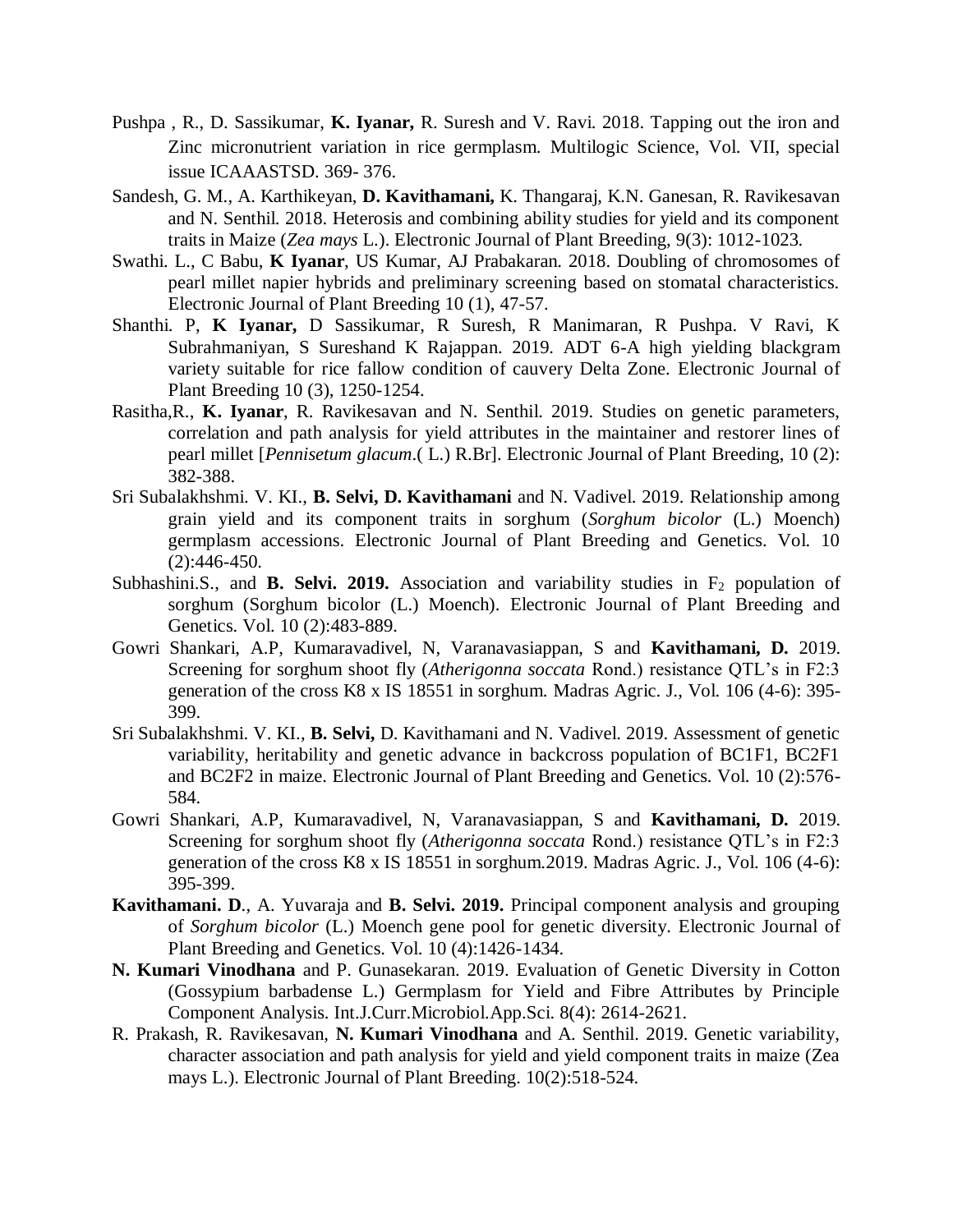- Keerthana.S., E.Rajeswari and **P. Jayamani.** 2018. Exploiting biocontrol potential of *Bacillus amyloliquefaciens* for the management of mungbean antharacanose. Madras Agric. J., 105(7-9): 297-305.
- Kumaresan. A and **P. Jayamani.** 2019. [Identification of restorers and maintainers for A2 and A4](http://www.ejplantbreeding.org/index.php/EJPB/article/view/3217)  [cytoplasm based CGMS lines in early maturing pigeonpea \(](http://www.ejplantbreeding.org/index.php/EJPB/article/view/3217)*Cajanus cajan* (L.) Millsp.). Electronic Journal of plant breeding 10(2): 706-711.
- Aswathi P.V., K. Ganesamurthy and **P. Jayamani.** 2019. Genetic variability for morphological and biometrical traits in chickpea (*Cicer arietinum* L.). Electronic Journal of plant breeding 10(2):699-705.
- Diwakar Red. dy S. E. and **P. Jayamani.** 2019. Genetic diversity in land races of pigeonpea (*Cajanus cajan* (L.) Millsp.). Electronic Journal of plant breeding 10(2):667.
- Jayashree. V., A. Muthuswamy, **P. Jayamani** andK. K. Kumar. 2019. Genetic divergence studies in blackgram (*Vigna mungo* (L.) Hepper. Electronic Journal of plant breeding 10(2):742.
- Subbulakshmi. K and **A. Muthuswamy.** 2019. Estimation of genetic variability, heritability and correlation studies in F<sup>2</sup> and F<sup>3</sup> populations for yield and quality traits in rice (*Oryza sativa* L.). Life Sciences Leaflets.,95:1-11.
- Senthamizhselvi.S., **A. Muthuswamy** and N. Shunmugavalli. 2019. Genetic divergence studies in blackgram (*Vigna mungo* L. Hepper). Electronic Journal of plant breeding 10(4):1606- 1611.
- Prisca Seeli. F.D., A. John Joel, E. Rajeshwari, **A. Thanga Hemavathy.** 2018. Development of reference set for *Fusarium* wilt resistance using principal component scores in pigeonpea (*Cajanus cajan* Millsp L.) germplasm. Electronic Journal of Plant Breeding, 9 (3 ) : 1045  $-1052.$
- Tharageshwari, L.M.,A. **Thanga Hemavathy,** P.Jayamani and L. Karthiba. 2019. Evaluation of pigeonpea (*Cajanus cajan)* genotypes against pigeonpea sterility mosaic disease. Electronic Journal of plant breeding 10(2): 727-731.
- Chandirakala, R., Ameena Premnath and **N. Manivannan.** 2018. Gene action for oil yield contributing characters in backcross population of sunflower (*Helianthus annuus* L.). Electronic Journal of Plant Breeding, 9 (1): 383 - 386.
- Swathy, V., Ameena Premnath, **PL. Viswanathan,** M. Raveendran and S. Manonmani. 2018. Determination of genetic divergence based on morphological traits in sesame (*Sesamum indicum* L.). Electronic Journal of Plant Breeding, 9(2): 747 - 752.
- Balaji Aravindhan Pandian, John Joel, Vishnu Varthini Nachimuthu, **Manonmani Swaminathan**, Ponnaiyah Govintharaj, Shalini Tannidi and Robin Sabariappan. 2018. Marker-aided selection and validation of various *pi* gene combinations for rice blast resistance in elite rice variety ADT 43. Journal of Genetics, 97(4): 945-952.
- Athira. S, S. VinothiniBakya, G. Subashini, R. Muthuvijayaraghavan, S. Rajeshwari, **S. Manonmani,** M. Raveendran, P. Jeyaprakash, S. Robin. 2018. [Exploitation of induced](http://ejplantbreeding.org/index.php/EJPB/article/view/2982)  [variation for enhancing the biomass production in rice \(](http://ejplantbreeding.org/index.php/EJPB/article/view/2982)*Oryza sativa* L.). Electron. J. of Plant Breed., 9(4):1512-1520.
- Divya. S., T. Kalaimagal, **S. Manonmani** and L. Rajendran. 2019. Genetic analysis of variability, heritability and genetic advance in F<sup>3</sup> populations of sunflower (*Helianthus annuus* L.). Electron. J. Plant Breed., 10 (2): 761 – 765.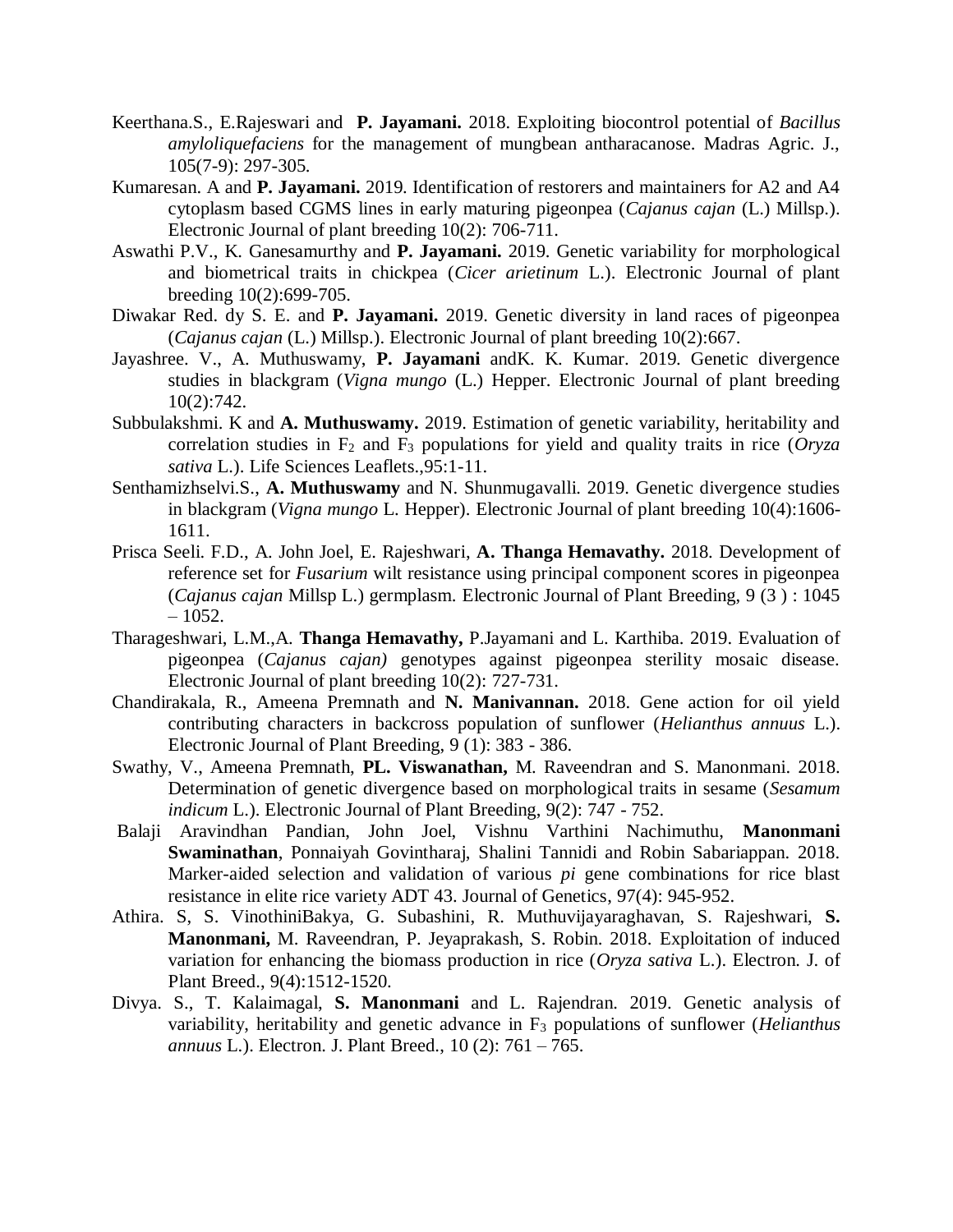- Viswa Bharathy, S., **PL. Viswanathan ,** S. Manonmani and R. Chandirakala. 2019. Genetic diversity analysis of high oleic inbred lines in sunflower (*Helianthus annuus* L.). Electron. J. Plant Breed., 10 (2): 804-808.
- Ramya selvi. N., **PL.Viswanathan,** S. Manonmani, L. Rajendran and S. Sundravadana. 2019. Phenotypic screening of introgressed lines (ILs) for resistance to late leaf spot and rust diseases in groundnut (*Arachis hypogaea* L.). Electron. J. Plant Breed. 10(2): 791-796.
- Rajendran, L., T. Selvakumar, C. Gopalakrishnan and **N. Manivannan.** 2019. Effect of seed bio- /chemo-priming and triazole fungicide on important foliar diseases of sunflower (*Helianthus annuus* L.). Applied biological research, 21(1): 28-34.
- Arpitha. G. D., **S. Manonmani,** PL. Viswanathan and M. Raveendran. 2019. Genetic diversity study in germplasm lines of sesamum (*Sesamum indicum* L.). Electron. J. Plant Breed. 10(2): 772-777.
- Nagarajan. S., **PL. Viswanathan,** S.R. Venkatachalam, S. Manickam and N. Ganapathi. 2019. Genetic divergence analysis of castor (*Ricinus communis* L). Electron. J. Plant Breed. 10(2): 754-760.
- Majjiga Komala, **N. Meenakshi ganesan,** M. Kumar, K. Manonmani, L. Mahalingam and **N.Premalatha.** 2018. Studies on *per se* performance and ratooning ability for yield and fibre quality traits in intraspecific cotton hybrids. Crop Res. 53 (4): 174-178.
- Monisha, K., **N.Premalatha,** N.Sakthivel and M.Kumar. 2018. Genetic variabililty and correlation studies in upland cotton (*Gossypium hirsutum*.L). Electronic Journal of Plant Breeding. 9(3): 1053-1059.
- Lydia Pramitha, J., **B. Meenakumari,** M. Kumar and N. Natarajan. 2018. Assessment of genetic diversity among identified testers aids in development of hybrids in sesame (*Sesamum indicum*.L). Electronic Journal of Plant Breeding, 9 (2) : 631-637.
- Majjiga Komala, **N.Meenakshi ganesan** and M. Kumar . 2018. Heterosis Studies for Yield and Fibre Quality Traits in Interspecific Cotton Hybrids Hybrids (*G.hirsutum* x *G.barbadense*). J.Agric. Sci.,9(2): 382-388.
- Monisha.K., **N.Premalatha,** N. Sakthivel and M. Kumar. 2018. Genetic variability and correlation studies in upland cotton (*Gossypium hirsutum* .L). Elec J. Pl. Breed., 9 (3 ) : 1053 – 1059.
- Aarthy, V., Amala Balu, P. and **Premalatha, N**. 2018. Genetic variability studies in Germplasm of Upland cotton (*Gossypium hirsutum* L.). Electron J. Pl. Breed., 9(4): 1600-1605.
- Manonmani, K. **L.Mahalingam,** D.Malarvizhi, N.Srithatan and N.Premalatha. 2019. Genetic variability, correlation and path analysis for seed cotton yield improvement in upland cotton (*Gossypium hirsutum* L.). Jouranl of Pharmacognosy and Phytochemistry 8(4):1358.
- Muthukaruppaiah, J., M. Kumar, **N. Premalatha**, K. Monisha and K. Senguttuvan. 2019. Genetic investigation on compact cotton (*Gossypium hirsutum* L.) using its segregating population  $(F_2)$ . Electronic Journal of Plant Breeding.  $10(2)$ : 874-880.
- Muthuraj, M., L. Mahalingam, N. Premalatha, K. Senguttuvan and M. Kumar. 2019. F<sub>1</sub> Interspecific hybridity confirmation in cotton through morphological, cytological and molecular analysis. Electronic Journal of Plant Breeding, 10 (2): 862-873.
- Kumar, R.,V.Rajasree, S. Praneetha, **S. Rajeswari** and U. Tripura. 2019. Per se Performance of Parents in Pumpkin (*Cucurbitamoschata*Duch. ex Poir) for Small size, thick flesh with High Yield and Quality. Trends in Biosciences. 11(17), 2701-2704.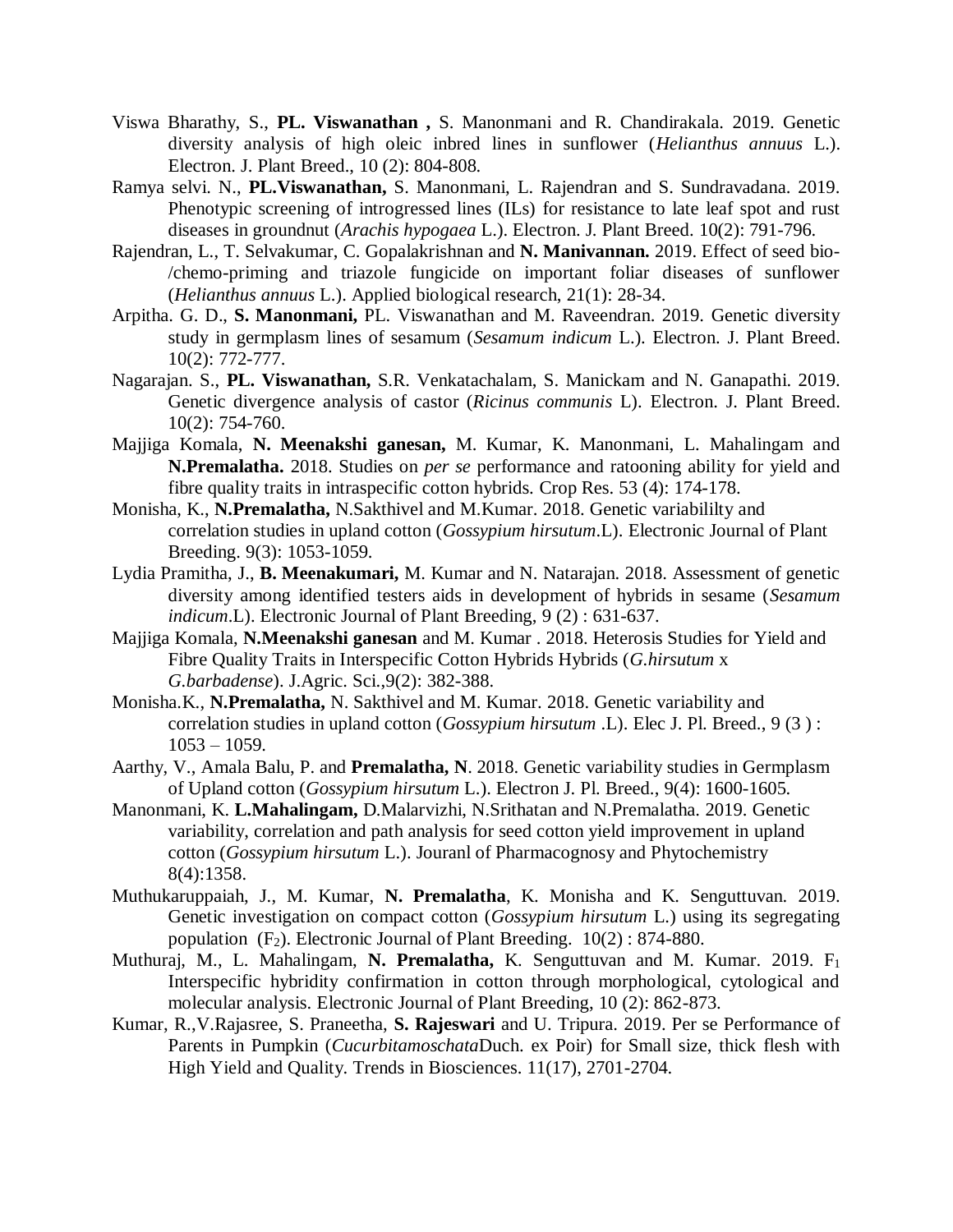- Nezam Ali.E., **S.Rajeswari**, R.Saraswathi and P.Jeyaprakash. 2018. Genetic variability and character association for earliness, yield and its contributing traits in  $F_2$  population of rice (*Oryzasativa* L.). Electronic Journal of Plant Breeding, 9 (3 ) : 1163 – 1169.
- Athira, S., VinodhiniBhagya,G. Subashini, R. Muthuvijayaragavan, **S.Rajeswari**, S.Manonmani, M. Raveendran , P. Jeyaprakash and S. Robin. 2018. Exploitation of induced variation for enhancing the biomass production in rice (*Oryzasativa* L.). Electronic Journal of Plant Breeding, 9(4): 1512-1520.
- Jansi V., V.Rajasree , R.Kumar , S.Praneetha and **S. Rajeswari** . 2018. Heterosis and inbreeding depression studies in pumpkin (*Cucurbita moschata* Duch. ex Poir.). Electronic Journal of Plant Breeding. (3):1031-1037.
- Mohana Sundaram, K., **S. Rajeswari**, R. Saraswathi and P. Jeyaprakash. 2019. Heterosis and combining ability analysis for yield related traits in rice hybrids involving land races. Electronic Journal of Plant Breeding,  $10(1)$ : 92 – 100.
- Sakthi Avinash, N. P., K. Manonmani, R. Muthuvijayaragavan, **S. Rajeswari**, S. Manonmani, M. Raveendran and P.Jeyaprakash. 2019. Morphological characterization of mutant lines of Nagina 22 in rice ( *Oryzasativa* L.). Electronic Journal of Plant Breeding 10(2):559- 565.
- Robin S., P. Jeyaprakash, K. Amudha, R. Pushpam, **S. Rajeswari**, S. Manonmani, V.Ravichandran, R. P.Soundararajan, A. Ramanathan and K. Ganesamurthy. 2019. Rice CR1009 Sub 1(IET 22187) - A new flood tolerant rice Variety. Electronic Journal of Plant Breeding . 10(3):995-1004.
- Robin S., K. Mohanasundaram, S. Manonmani, **S. Rajeswari,** P. Jeyaprakash, R. Pushpam, K.Thiagarajan, R. Rabindran, S. Suresh, V. Ravichandran and S. Radhamani. 2019. TNAU Rice CO 51 (IET 21605) - A high yielding short duration fine grain rice variety for Tamil Nadu. Electronic Journal of Plant Breeding .10(2):324-333.
- Swathi, L., C. Babu, **K. Iyanar,** A.J. Prabakaran and N.A. Saravanan. 2018. Assessing the chromosomal stability during cell division in the interspecific hybrids of pearl millet  $\times$ Napier grass hybrid CO (BN) 5. Journal of Pharmacognosy and Phytochemistry. 7(5): 962-964.
- Anusha Mariam Thomas, C. Babu **and K. Iyanar.** 2018. Genetic variability and association studies in pearl millet for green fodder yield and quality traits. Electron J Plant Breed, 9 (3): 1263 - 1271.
- Rajesh Jolad, S.D. Sivakumar, **C. Babu** and N. Sritharan. 2018. Performance of Different Crops under Hydroponics Fodder Production System. Madras Agric. J. 105 (1-3): 50-55 .
- Swathi L., **C. Babu, K. Iyanar,** U. Sivakumar and A. J. Prabakaran. 2019. Doubling of chromosomes of pearl millet napier hybrids and preliminary screening based on stomatal characteristics. Electron J Plant Breed,  $10(1)$ :  $47 - 57$ .
- Ramakrishnan, P., **C. Babu, K. Iyanar** and N. Manivannan. 2019. *per se* performance of genotypes and association studies in guinea grass (*Panicum maximum* Jacq.). Forage Res., 44 (4): 255-259.
- Ramakrishnan, P., **C. Babu, K. Iyanar** and N. Manivannan. 2019. Assessment of genetic diversity in germplasm of Guinea grass (*Panicum maximum* Jacq.). Indian J. Agric. Res., A- 5225: pp. 1-5.
- Vishnu Varthini. N., **Pushpam,** R Jyothsna, M., Manonmani, S., Raveendran, M and S.Robin. 2018. Molecular tagging of genomic regions influencing root phenomics for improving drought resistance in rice. Electronic J. of Plant Breeding. 8(4):1059-1068.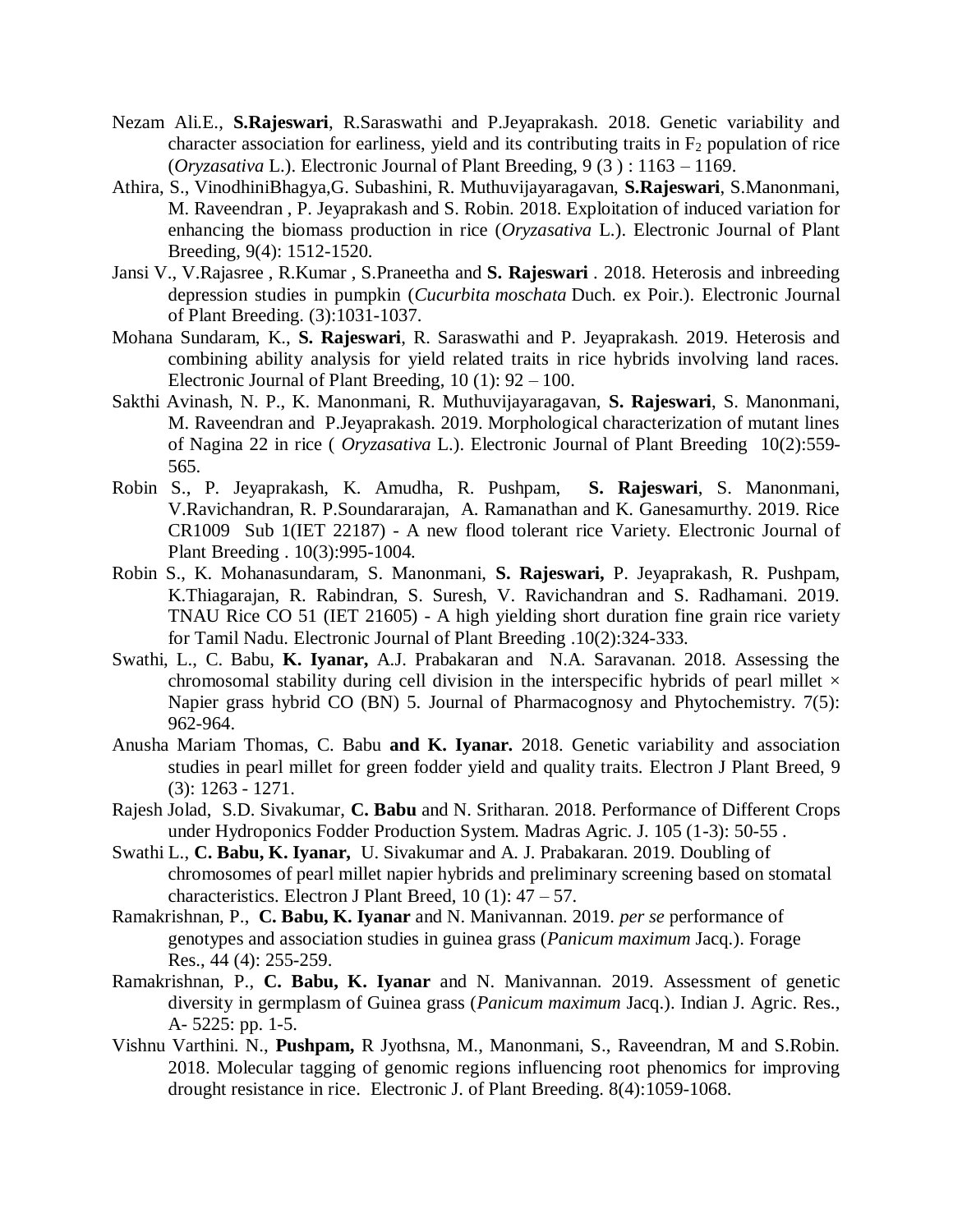- Umadevi. M and S**. Manonmani.** 2018. AMMI analysis of grain yield in rice genotypes across environments. Electronic J. of Plant Breeding. 9(1)*:*135-145.
- Swathy .V., AmeenaPremnath, PL. Viswanathan, M. Raveendran and **S. Manonmani**. 2018. Determination of genetic divergence based on morphological traits in sesame (*Sesamum indicum* L.). Electronic J. of Plant Breeding. 9(2):747-752.
- Pushpam Ramamoorthy, **S.Manonmani**, N Vishnu varthini, S Robin. 2018. Studies on yield, root characters related to drought tolerance and their association in upland rice genotypes. Electronic J. of Plant Breeding 9(3):856-862.
- Athira. S, S. Vinothini Bakya, G. Subashini, R. Muthu vijayaraghavan, S. Rajeshwari, **S. Manonmani**, M. Raveendran, P. Jeyaprakash, S. Robin. 2018. Exploitation of induced

variation for enhancing the biomass production in rice (*Oryza sativa* L.). Electronic J. of Plant Breeding*.* 9(4):1512-1520.

- Ponnaiah Govintharaj , **Manonmani Swaminathan** and Robin Sabariappan. 2018. Screening for Fertility Restoration Genes linked Marker in Bacterial Blight Resistance Genes introgressed Segregating Population in rice. Vegetos 31(1):158-161.
- **Manonmani S**, K.Thiyagarajan, D. Malarvizhi, R. Pushpam, M. Umadevi, S. Robin. 2018. COMS 14A & COMS 14B (IC0612955 & IC0612956; INGR17020), a Rice (*Oryza sativa)* CMS line/Maintainer Line with Higher Rate of Medium Slender Grain Type. Good Cooking Quality. Indian Journal of Plant Genetic Resources, 31: 349.
- **Manonmani S,** Pushpam R, Umadevi M, Robin S. 2018. COMS 24A & COMS 24B (IC0612957 & IC0612958; INGR17021), a Rice (*Oryza sativa)* Germplasm with CMS Line/Maintainer Line with Higher Rate of Stigma Exsertion. Long Slender Grain Type. High Out Crossing Rate**.** Indian Journal of Plant Genetic Resources, 31: 350.
- Arpitha. G. D.,**S. Manonmani**, P. L. Viswanathan and M. Raveendran. 2019. Genetic diversity study in germplasm lines of sesamum (*Sesamum indicum* L.). Electronic Journal of Plant Breeding, 10(2): 772-777.
- Divya. S., T. Kalaimagal,**S. Manonmani** and L. Rajendran. 2019. Genetic analysis of variability, heritability and genetic advance in F3 populations of sunflower (*Helianthus annuus* L.). Electronic Journal of Plant Breeding 10(2): 761-765.
- Muthu Prabakaran. K., P. G. Saravanan,**S. Manonmani** and V. Anandhi. 2019. Comparative study on multivariate outlier detection methods in sesame (*Sesamum indicum* L.). Electronic Journal of Plant Breeding, 10(2): 809-815.
- Nivedha. R., M. R. Duraisamy, Patil Santosh Ganapathi and **S. Manonmani.** 2019. Genetic diversity analysis of sesame  $-$  A bayesian clustering approach. Electronic Journal of Plant Breeding,  $10(2)$ : 748-753.
- Ramya selvi. N., PL.Viswanathan, **S. Manonmani**, L. Rajendran and S. Sundravadana. 2019. Phenotypic screening of introgressed lines (Ils) for resistance to late leaf spot and rust diseases in groundnut (*Arachis hypogaea* L.). Electronic Journal of Plant Breeding, 10(2): 791-796.
- Viswa Bharathy. S., PL. Viswanathan, **S. Manonmani** and R. Chandirakala. 2019. Electronic Journal of Plant Breeding, 10(2):804-808.
- Robin .S., K. Mohanasundaram, **S. Manonmani** , S. Rajeswari, P. Jeyaprakash, R. Pushpam, K. Thiagarajan,R. Rabindran, S. Suresh, V. Ravichandran and S. Radhamani. 2019. TNAU Rice CO 51 (IET 21605) - A high yielding short duration fine grain rice variety for Tamil Nadu. Electronic Journal of Plant Breeding 10(2): 324-333.
- Robin. S., R. Pushpam, S. Rajeswari, K. Amudha, P. Jeyaprakash, **S. Manonmani,** M. Raveendran, R. Rabindran, A. Ramanathan, S. Suresh, R.P. Soundararajan, S. Radhamani, V. Ravichandran and K. Ganesamurthy. 2019. Electronic Journal of Plant Breeding 10(3): 1148-1160.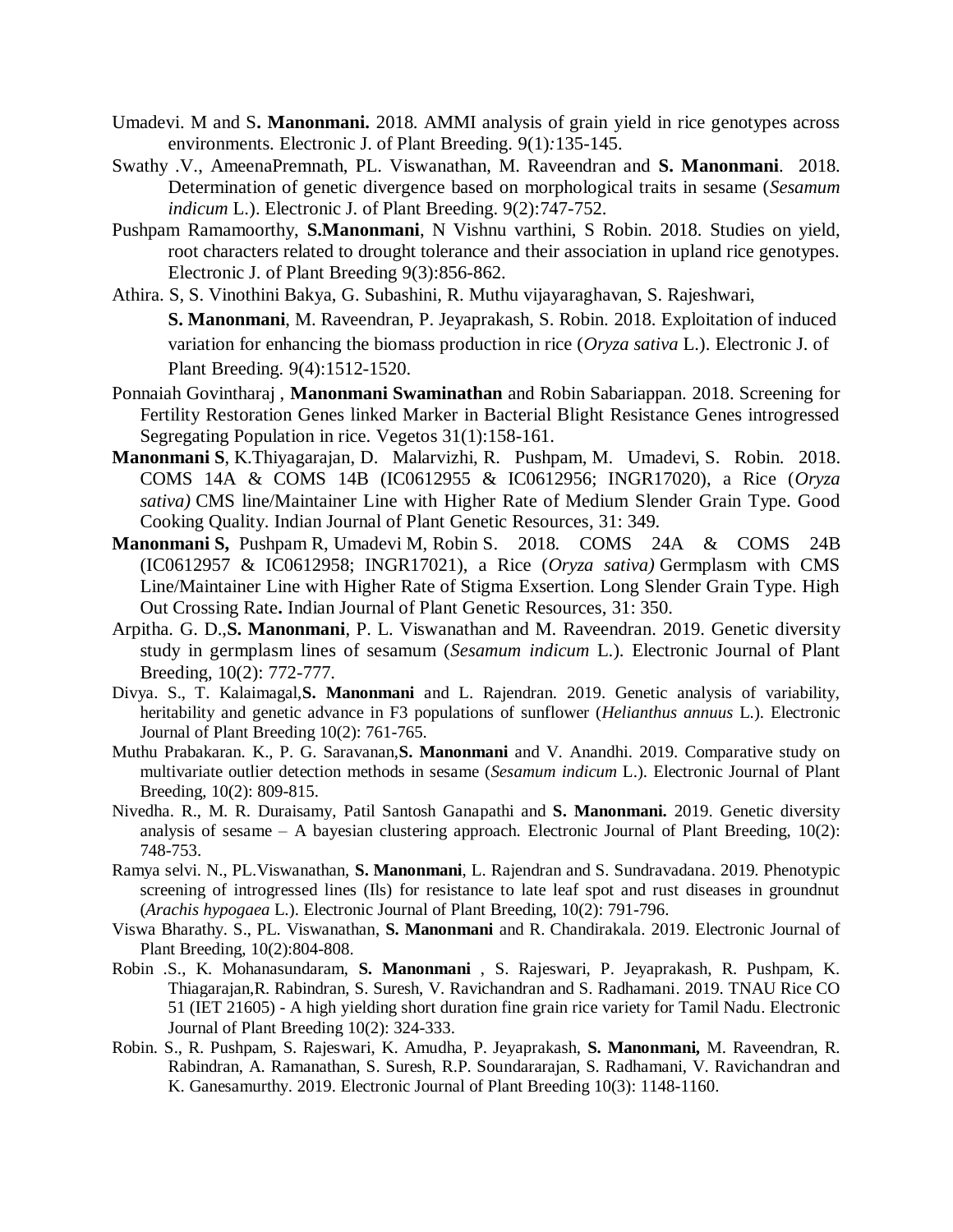- Robin .S., P. Jeyaprakash, K. Amudha, R. Pushpam, S. Rajeswari, **S. Manonmani**, S. Radhamani, V. Ravichandran, R.P. Soundararajan, A. Ramanathan and K. Ganesamurthy. 2019. Rice CR1009 Sub 1(IET 22187) - A new flood tolerant rice variety. Electronic Journal of Plant Breeding 10 (3): 995-1004.
- Pushpam R., **S.Manonmani**, V.Ulaganathan,M.Umadevi and S.Robin. 2019. Identification of maintainers and restorers using WA source CMS lines for hybrid rice breeding. Oryza 56(1):75-79.
- Robin, S., **S.Manonmani**, R.Pushpam, SJ Arasakesary and K. Thiyagarajan. 2019. TNAU 60S (IC 0622805; INGRI7028), a TGMS Line of Rice (*Oryza sativa* L.). Indian J. Plant Genet. Resour. 32(2):239-297.
- Mithraa, T., SreejaRagini, **V. Thiruvengadam**, J. Ramalingam and S. Ganesh Ram. 2018. Characterization of rice (*Oryza sativa*) germplasm accessions for seedling vigor and its related traits. Electronic Journal of Plant Breeding, 9 (3) : 1024 – 1030.
- Shankar, M., **V. Thiruvengadam**, M. Shanmuganathan, S. Ganesh Ram and PL. Viswanathan. 2018. Development of a simple and genotype independent *in vitro* regeneration system in Sugarcane [*Saccharum*spp] using shoot apex explants. Electronic Journal of Plant Breeding, 9  $(3): 1077 - 1082.$
- Rajkumar, G., V. Premalakshmi, **V. Thiruvengadam** and P. Irene vethamoni. 2018. Combining ability analysis of indeterminate tomato  $F_1$  hybrids suitable for polyhouse cultivation. Electronic Journal of Plant Breeding, 9 (3): 1157 – 1162.
- Sharmela, P., **V. Thiruvengadam**, S. Ganesh ram and K. Soorianathasundaram. 2019. Effect of cryo-storage on the germinability and biochemical changes in papaya (*Carica papaya* L.) seeds. Electronic Journal of Plant Breeding 10(2): 930-935.
- Sharmila, M., S. Ganesh ram, **V. Thiruvengadam**, and R. Swarnapriya. 2019. Effect of cryostorage on the germinability of bittergourd (*Memordicacharantia* L.) seeds. Electronic Journal of Plant Breeding 10(2): 944-948.
- Jeevanapriya, P., R. Saraswathi, **V. Thiruvengadam** and K. Krishna surendar. 2019. Assessment of genetic diversity in new restorer lines of hybrid rice. Int. J. Curr. Microbiol. App. Sci. 8(7):530-536.
- Divyabharathi, P., V. Rajasree, H. UshaNandhiniDevi and **V. Thiruvengadam**. 2019. Genetic diversity studies in lab lab (*Lablab purpureus* L.) genotypes. Electronic Journal of Plant Breeding 10(2): 944-948.
- Prakash, E, V. Premalakshmi, T. Arumugam and **V. Thiruvengadam**. 2019. Evaluation of indeterminate tomato hybrids (*Solanum lycopersicum* L.) for fruit quality and biochemical traits under poly house condition. Journal of Pharmacognosy and Phytochemistry 8(3): 4443-4446.
- Sathiyamurthy, VA., S.Moondrampirai, T.Arumugam and **V.Thiruvengadam**. 2019. Genetic diversity in Chilli (*Capsicum annum* L.). Journal of Pharmacognosy and Phytochemistry 8(3): 4283-4289.
- Nivedha, P., V.Rajasree, T.Arumugam, M.Karthikeyan and **V.Thiruvengadam**. 2019. Evaluation of parents and hybrids of chilli (*Capsicum annum* L.) for yield and resistance to chilli leaf curl disease. Journal of Pharmacognosy and Phytochemistry 8(3): 4763-4766.
- Shobiya S, K ShobaThingalmainyan, PR Kamalkumaran and **VThiruvengadam**. 2019. Assessment of genetic variability for yield and galactomannan content in  $M_3$  generation of cluster bean (*Cyamopsistetragonolaba* (L.) Taub.) cv. MDU 1. Journal of Pharmacognosy and Phytochemistry 8(3): 2400-2403.
- Majjiga Komala, **N.Meenashi Ganesan** and M.Kumar. 2018. Heterosis studies for yield and fibre quality traits in interspecific cotton hybrids (*G.hirsutum* x *G.barbadense*). Res. J. Agricultural Sci., 9(2): 382-388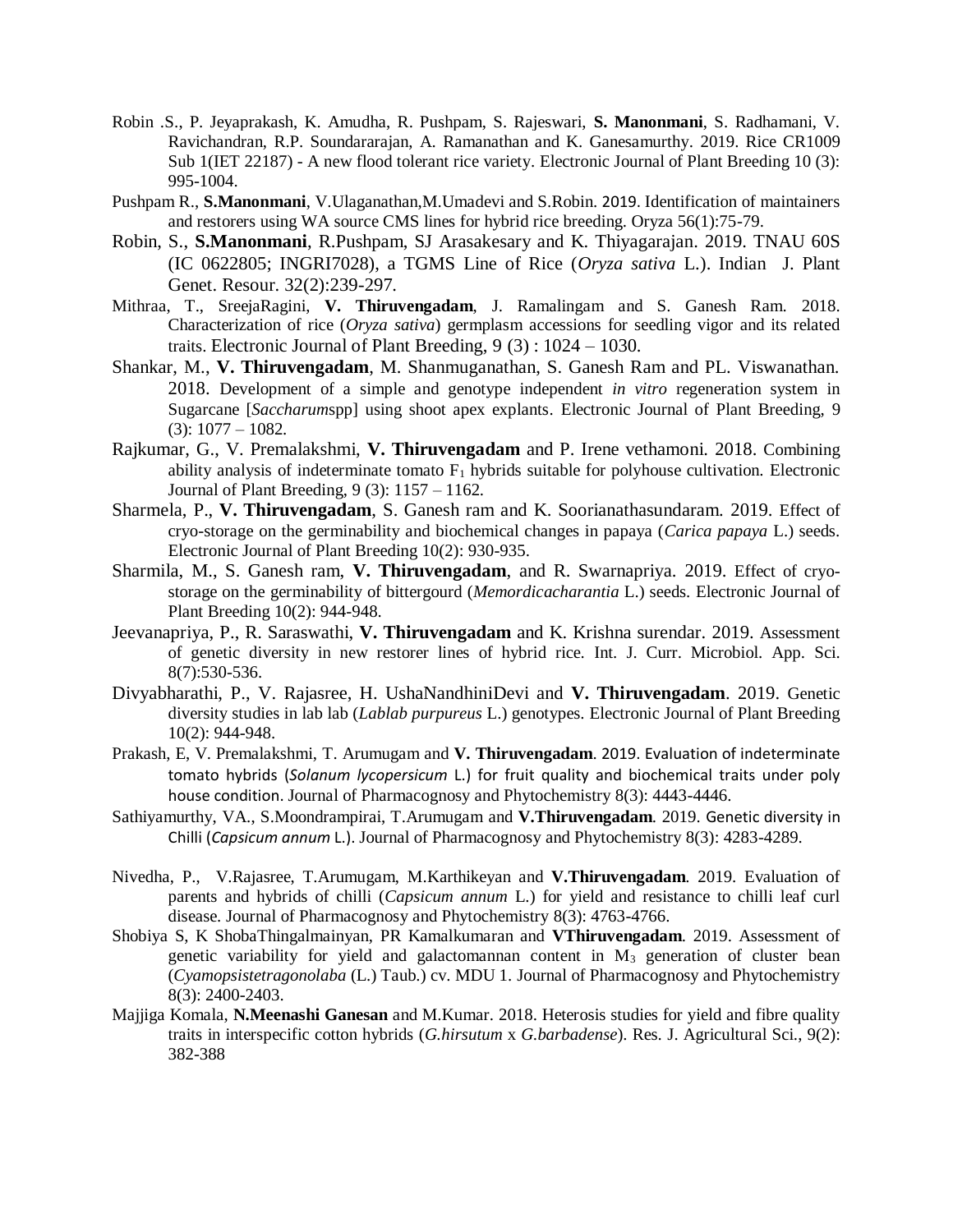- Majjiga Komala, **N.Meenashi Ganesan** and M.Kumar. 2018. Assessment of ratooning ability and heterotic effects for yield and yield contributing traits in interspecific hybrids of upland cotton. Curr. Agri. Res. J., Vol. 06 (1): 85-94.
- **Kalaimagal, T.** 2018. Combining ability study in rice (*Oryzasativa*L.). Electronic Journal of Plant Breeding, 9 (2): 753 - 758 (June 2018).
- **Kalaimagal, T. 2018.** Genetic analysis of variability, heritability and genetic advance in F3 populations of sunflower (*Helianthus annuus* L.). Electronic Journal of Plant Breeding 10(2):761-765.
- **Kalaimagal, T.** 2019. Genetic variability and association studies in barnyard millet (*Echinochloa frumentacea* (Roxb.) Link) germplasm under sodic soil condition. Electronic Journal of Plant Breeding 10(2):430-439.
- Sumathi , K., **K.N.Ganesan** and N. Senthil. 2018. Variability Parameters Studies in Sorghum Downy Mildew Resistant BC3F<sup>3</sup> Progenies of Maize. Int. J. Curr. Microbiol. App. Sci., 7(6): 3847-3854.
- Nandhitha, G., **K.N.Ganesan** and R. Ravikesavan. 2018. Heterosis and combining ability studies in single cross hybrids synthesized with diverse inbred lines of maize (*Zea mays* L.). Electronic Journal of Plant Breeding, 9(4): 1503- 1511.
- Niji M.S., Ravikesavan R., **K.N.Ganesan** and Chitdeshwari T. 2018. Genetic variability, heritability and character association studies in sweet corn (Z*ea mays* L. *saccharata*). Electronic Journal of Plant Breeding, 9(3): 1038 – 1044.
- Sandesh, G. M., A. Karthikeyan, D. Kavithamani, K. Thangaraj, **K.N. Ganesan,** R. Ravikesavan and N. Senthil. 2018. Heterosis and combining ability studies for yield and its component traits in Maize (*Zea mays* L.). Electronic Journal of Plant Breeding, 9 (3 ) : 1012 – 1023.
- Jadhav, K. P., R. Veera Ranjani , N. Senthil , N. Arulkumar, P. M. Tamilarasi , K. Sumathi , **K.N.Ganesan,** V. Paranidharan, M. Raveendran , Gon Sup Kim and J. Ramalingam. 2018. Proteomic Analysis of a Compatible Interaction between Sorghum Downy Mildew Pathogen (*Peronosclerospora sorghi*) and Maize (*Zea mays* L.). Int. J. Curr. Microbiol. App. Sci., 7(11): 653-670.
- Sumathi, K., **K.N.Ganesan** and N Senthil. 2019. Estimation of mean performance in sorghum downy mildew resistant back cross progenies  $(BC<sub>3</sub>F<sub>3</sub>)$  of maize. Journal of Pharmacognosy and Phytochemistry, SP2: 873- 875.
- Chinthiya, A., **K. N.Ganesan,** R. Ravikesavan and N. Senthil. 2019. Combining ability and association studies on different yield contributing traits for enhanced green cob yield in sweet corn (*Zea mays* con var *saccharata*). Electronic Journal of Plant Breeding, 10(2): 500-511.
- Vinothini, M Sivakumar, R. **S.Geethanjali** and Boominathan, P. 2018. Physiological studies on effect of drought during flowering in foxtail millet (*Setariaitalica*., L). Madras agricultural Journal 105 (7- 9) (2) : 373-377.
- Kanimozhi, T., Shoba, N., **S.Geethanjali** and Sivakumar, V. 2018. Estimation of heterosis for tender nut yield traits in coconut hybrids (*Cocos nucifera* L.,). Electronic Journal of Plant Breeding; 9(3):972-977.
- Shanthi, P., **K. N.Ganesan,** N. Manivannan and C. Natarajan. 2019. Correlation and path analysis in Blackgram (*Vigna mungo* L.). Electronic Journal of Plant Breeding, 10 (3): 1218-1222.
- Arthi N, Rajagopal B, **Geethanjali S**, Nirmalakumari A, Senthil N. 2019. Screening of barnyard millet (*Echinochloa frumentaceae*) germplasm for salinity tolerance. Electronic Journal of Plant Breeding 10(2): 659-666.